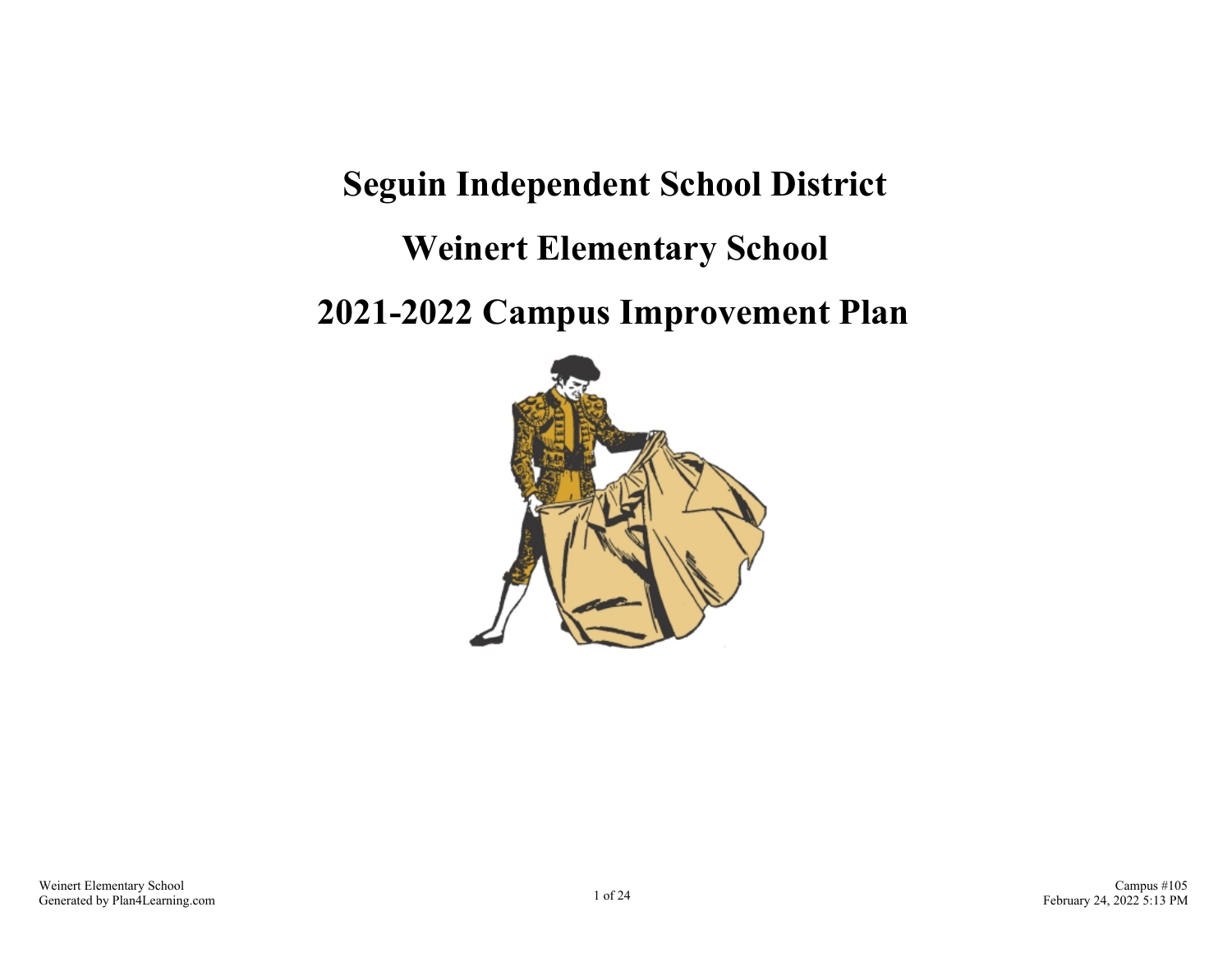# **Mission Statement**

To empower, foster, and inspire students to reach their full potential

# **Vision**

Passionate family of thinkers, doers, and leaders

# **Value Statement**

We believe Weinert Elementary is at its best when:

1. All students are successful.

- 2. All students are prepared for life after graduation.
- 3. Our school provides a caring and safe environment.

4. All staff feel valued.

5. The entire community takes pride in our accomplishments.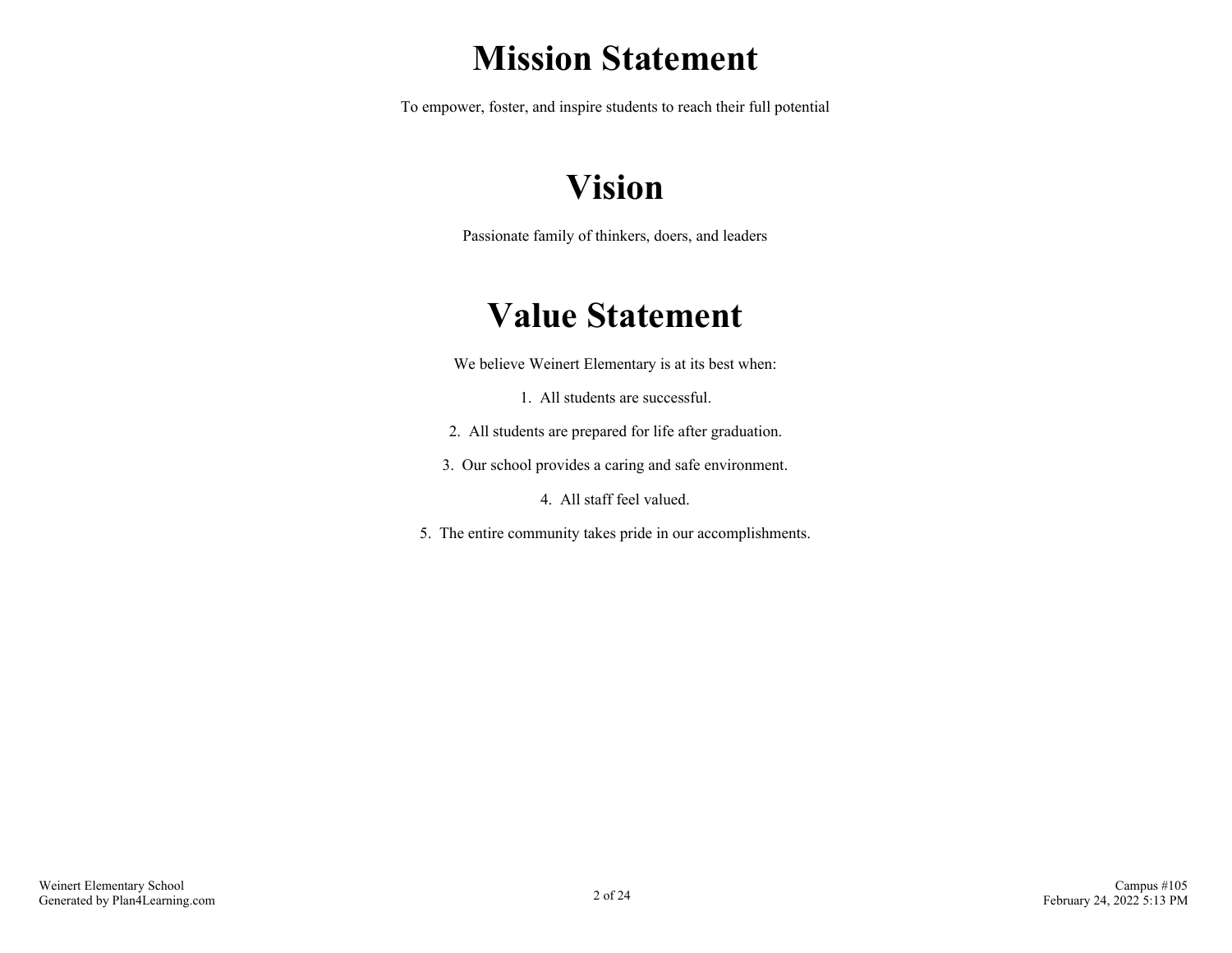# **Table of Contents**

| Comprehensive Needs Assessment                                                                                                                                           | 4  |
|--------------------------------------------------------------------------------------------------------------------------------------------------------------------------|----|
| Demographics                                                                                                                                                             |    |
| <b>Student Learning</b>                                                                                                                                                  |    |
| School Processes & Programs                                                                                                                                              |    |
| Perceptions                                                                                                                                                              | 8  |
| <b>Priority Problem Statements</b>                                                                                                                                       |    |
| Comprehensive Needs Assessment Data Documentation                                                                                                                        | 10 |
| Goals                                                                                                                                                                    | 11 |
| Goal 1: Improve student learning through improved instructional practice (Strategic Priority 1).                                                                         | 12 |
| Goal 2: Engage parents, industry, and community partners to enrich the experience of students and staff and to establish Seguin ISD as an integral part of the community |    |
| (Strategic Priority 2).                                                                                                                                                  | 17 |
| Goal 3: Create the conditions in Seguin ISD to recruit, retain and engage employees (Strategic Priority 3).                                                              | 21 |
| Title I Personnel                                                                                                                                                        | 23 |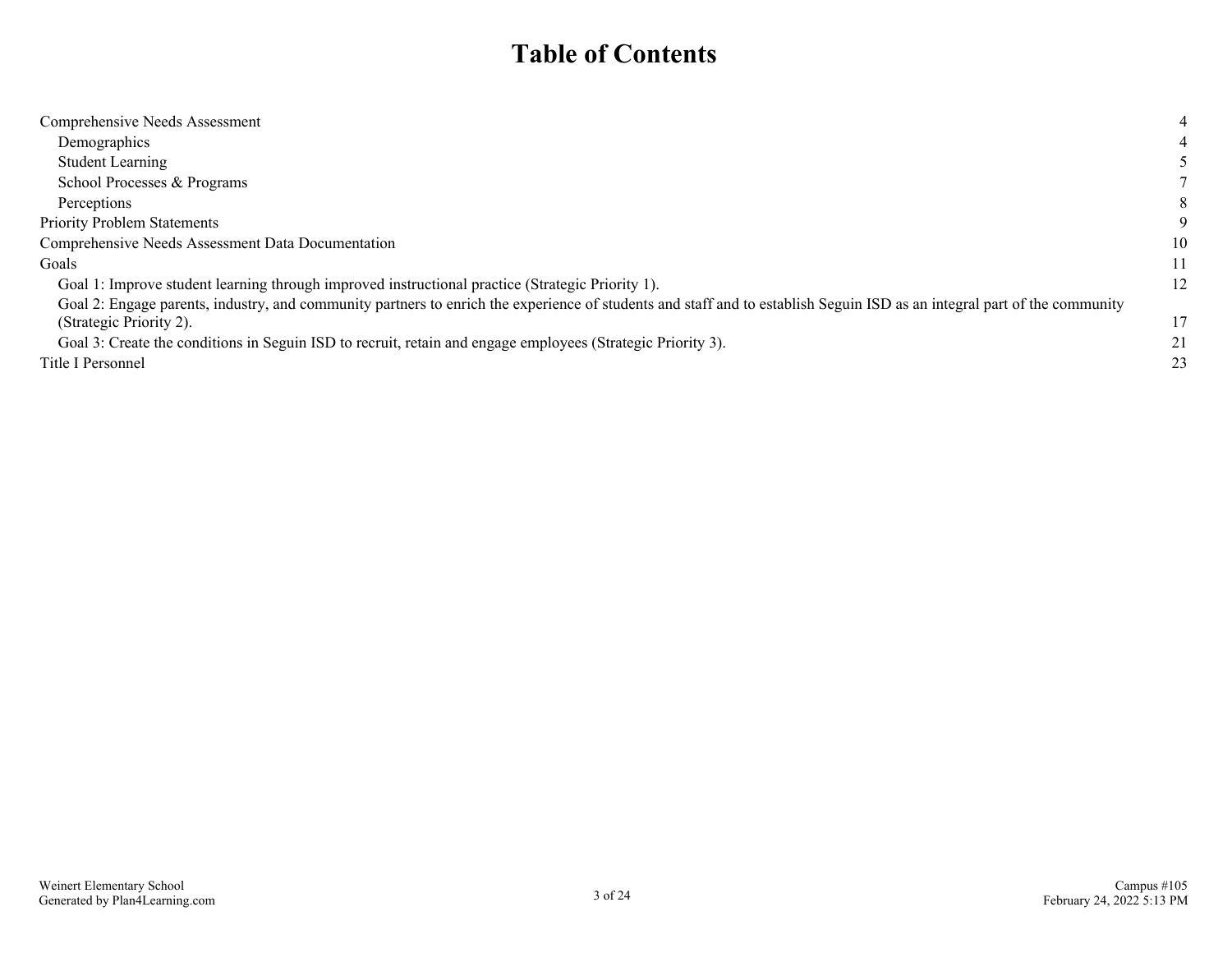# **Comprehensive Needs Assessment**

# <span id="page-3-0"></span>**Demographics**

**Demographics Summary**

2021-2022 Demographic Data

### Enrollment by Race/Ethnicity

- Hispanic 60.1%
- White 31%
- African American 5.6%
- Asian  $0.9\%$
- Two or more races 2.2%

Enrollment By Student Group

- Economically Disadvantaged 66.4%
- English Learners 2.9 %
- Special Education 15.2%

Attendance Rates 93.59%.

### **Demographics Strengths**

Above the district average in 21 STAAR Performance Rates at approaches, meets and masters for Economic Disadvantaged, Hispanic, and White (G3 Math & Reading, G4 Math & Reading, G5 Reading & Science).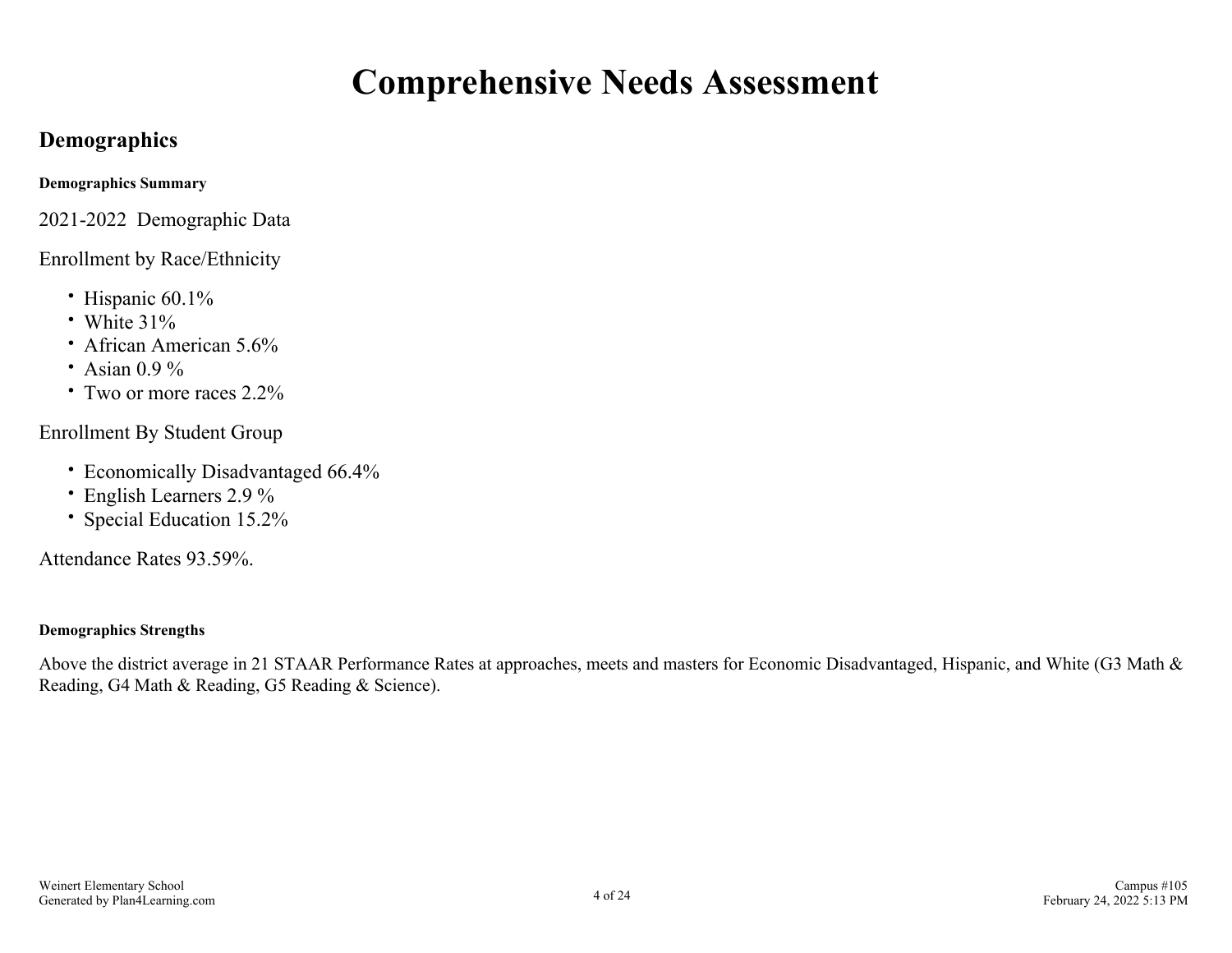#### **Problem Statements Identifying Demographics Needs**

**Problem Statement 1 (Prioritized):** Traditional instruction was affected as a result of some students being remote for some or all of the 2020-21 school year. **Root Cause:** Covid-19 Pandemic

**Problem Statement 2:** White students are scoring better than Hispanic students in all areas of STAAR. **Root Cause:** There is a lack of high yield strategies and multiple ways to process information.

**Problem Statement 3:** Attendance rates were lower than the campus goal for 2020-21 school year. **Root Cause:** Knowledge of the importance of daily attendance and fear of COVID-19.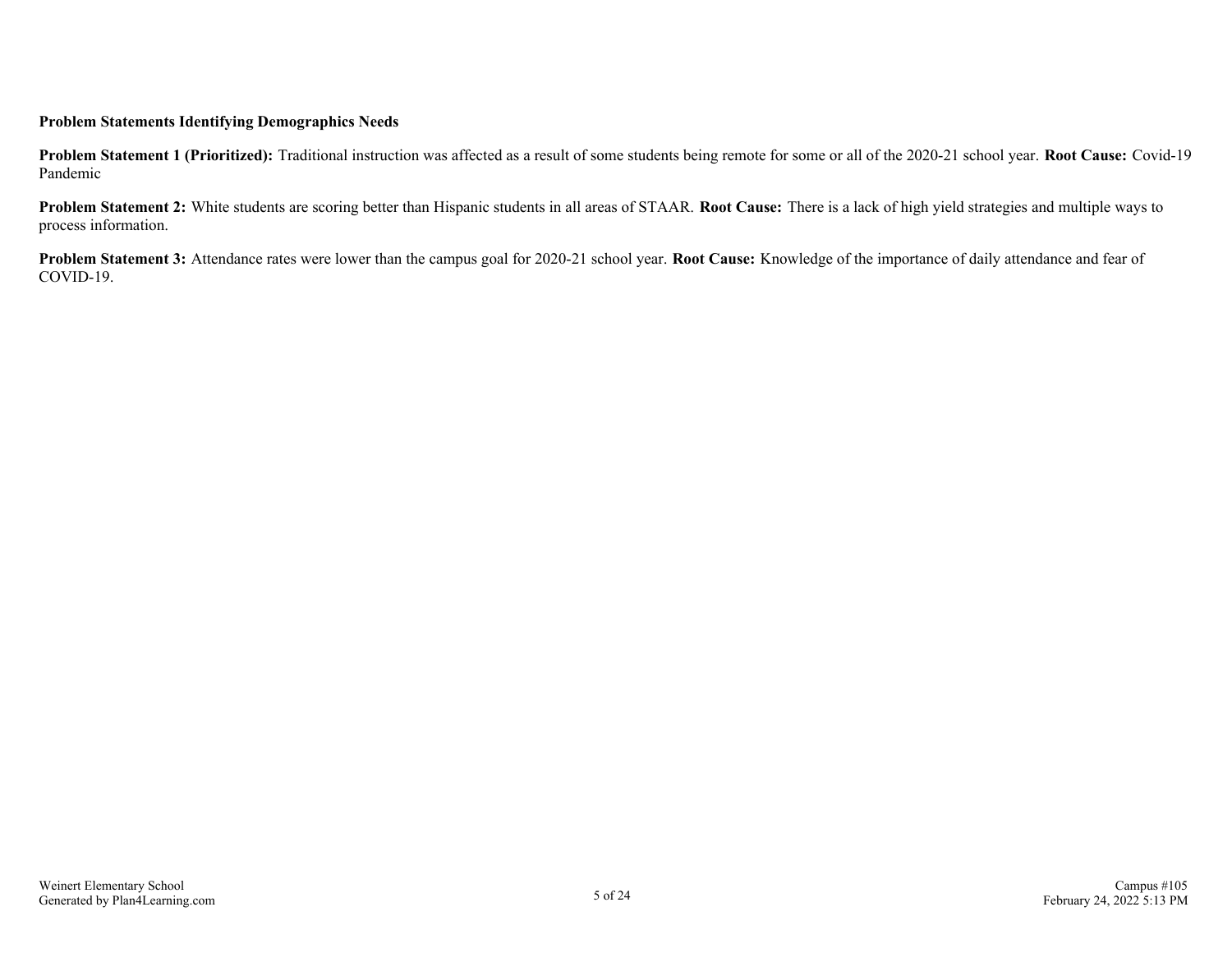## <span id="page-5-0"></span>**Student Learning**

**Student Learning Summary**

### **Istation Data**

2020-2021 SISD goal was 74%

District Kinder Oct. 41% - May 46% - 5% gain

**Weinert Kinder Oct. 39% - May 49% - 10% gain**

1st Grade District Oct. 36% - May 38% - 2% gain

**Weinert 1st Oct. 50% - May 55% - 5% gain**

2nd Grade District Oct. 41% - May 47% - 6% gain

**Weinert 2nd Oct. 52% - May 56% - 4% gain**

### **2021-2022 BOY Data**

5th Grade Math- 48% Approach, 24% Meets, 17% Masters 5th Grade Reading- 44% Approach, 26% Meets, 16% Masters 4th Grade Math- 51% Approach, 12% Meets, 6% Masters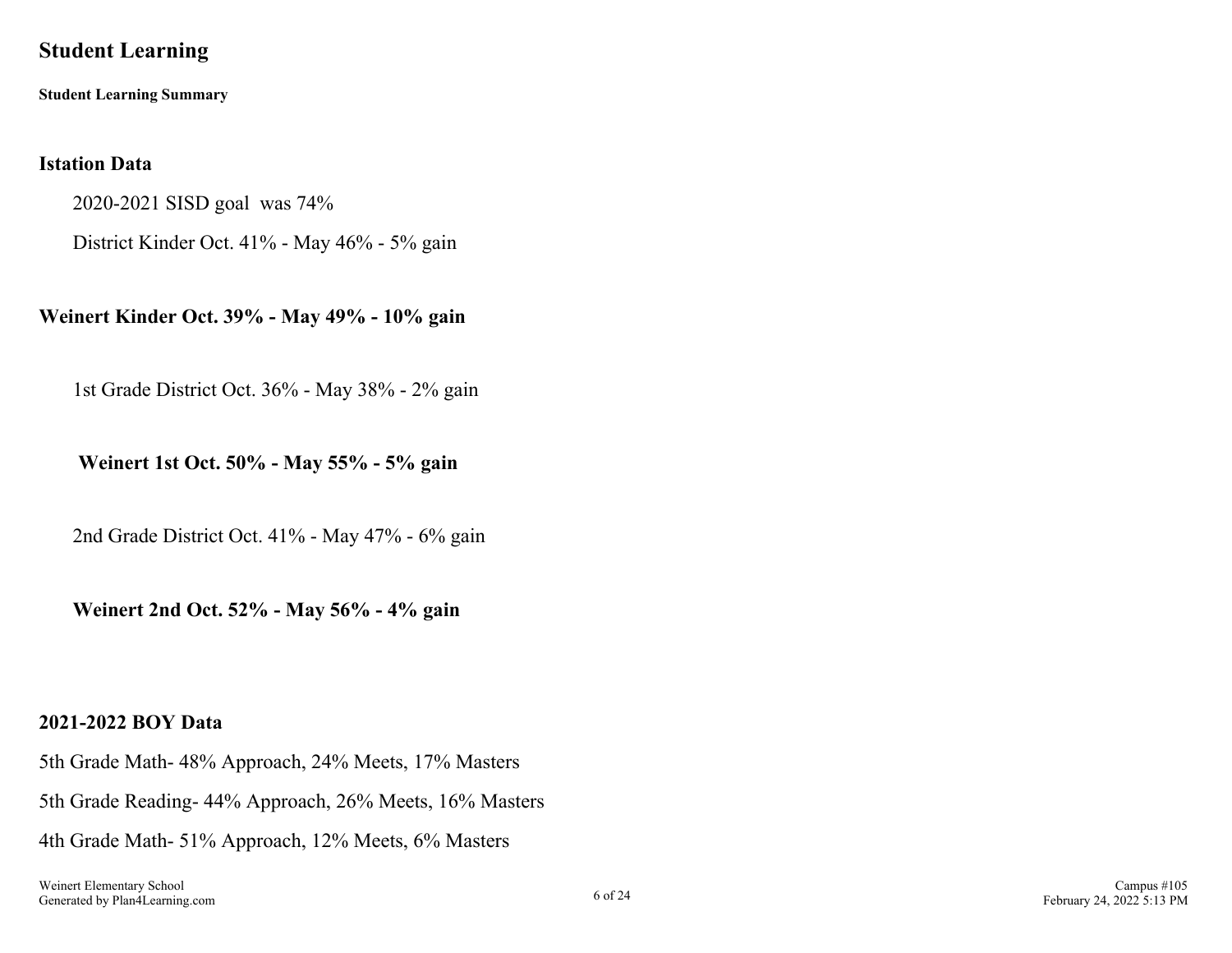#### **Student Learning Strengths**

- We are above the district average for students who are performing at grade level on iStation May 2021.
- We are above the district average in STAAR Performance Rates at approaches, meets and masters for each grade level and content tested.

#### **Problem Statements Identifying Student Learning Needs**

**Problem Statement 1 (Prioritized):** Traditional instruction was affected as a result of some students being remote for some or all of the 2020-21 school year. **Root Cause:** Covid-19 Pandemic

**Problem Statement 2 (Prioritized):** Only 49% of Students in fourth grade passed the 2021 Writing STAAR. **Root Cause:** Lack of a focus on writing across all grade levels.

**Problem Statement 3 (Prioritized):** Student performance in math dropped from 80% 2019 STAAR to 69% 2021 STAAR. **Root Cause:** Math lacks the support for early intervention and foundational math resources.

**Problem Statement 4:** White students are scoring better than Hispanic students in all areas of STAAR. **Root Cause:** There is a lack of high yield strategies and multiple ways to process information.

**Problem Statement 5:** K-2 students are lacking foundational skills **Root Cause:** Multiple phonics foundation programs have been used over the years.

**Problem Statement 6:** Attendance rates were lower than the campus goal for 2020-21 school year. **Root Cause:** Knowledge of the importance of daily attendance and fear of COVID-19.

**Problem Statement 7 (Prioritized):** Student performance on 21 Science BOY 30% approaches, 6% meets, 2% masters. **Root Cause:** Lack of Science Foundational Skills (K-4)

**Problem Statement 8 (Prioritized):** More direct, specific instruction needed at Guided Table **Root Cause:** Lack of modeling during small group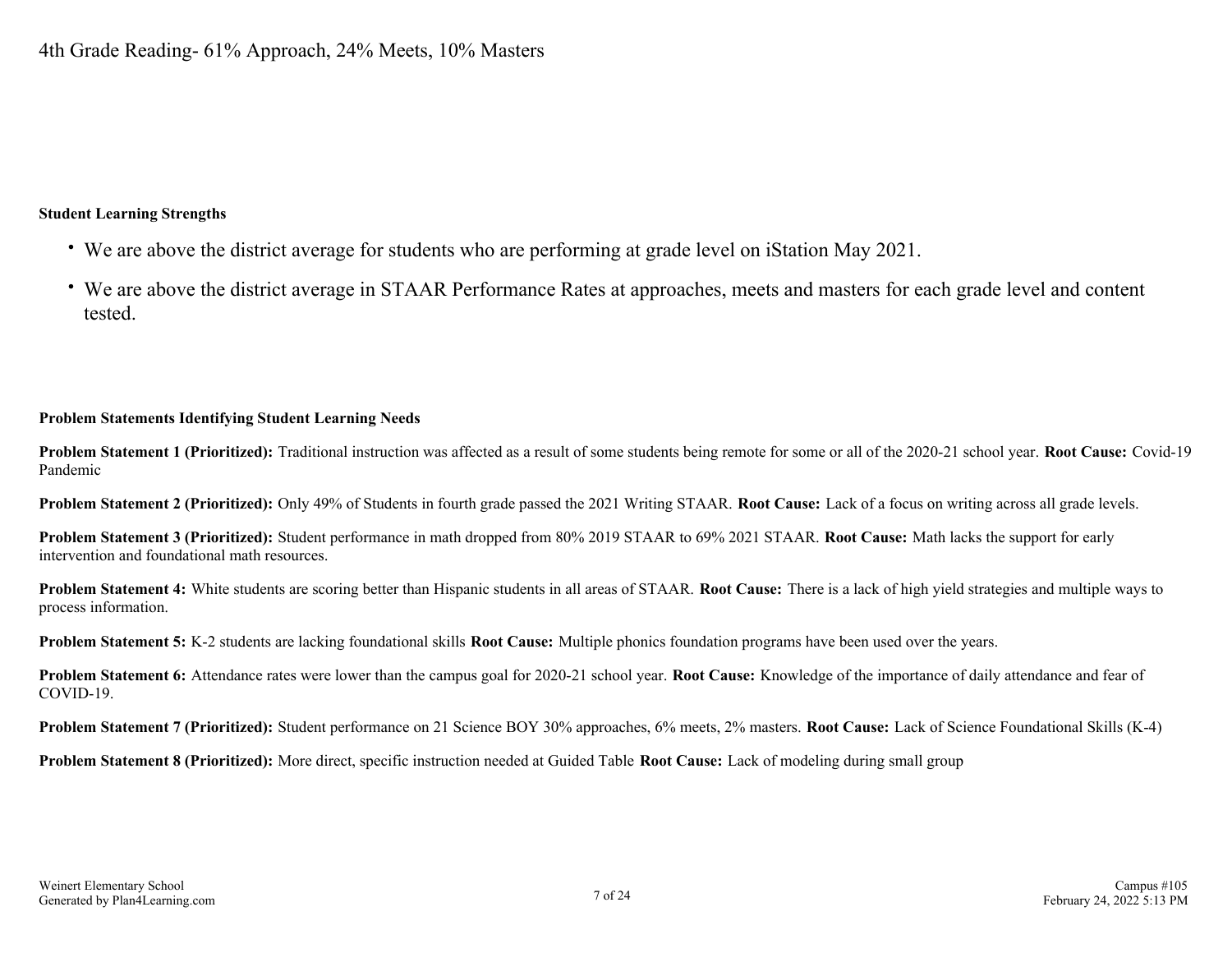### <span id="page-7-0"></span>**School Processes & Programs**

### **School Processes & Programs Summary**

Weinert has implemented PLCs on a weekly basis for all grade levels. Grade levels are clustered in PLCs to promote vertical alignment. We have built in a 45 minute intervention block for all students for targeted instruction. While teachers are at PLCs, students participate in health, technology, guidance lessons, and an additional 30 minutes/week intervention/enrichment. For students who need enrichment, support staff will pull students during 45 minute intervention block.

Weinert follows the SISD Planning Protocol and YAG. There is accountability through PLCs and data analysis teams. There are also weekly check-ins with SISD personnel on continuous improvement.

For teacher retention, we are pairing new teachers with mentors. The district provided training and support for both mentor and new teachers. We are also supporting new teachers by providing observation/feedback sessions with their peers.

Weinert is self-contained K-3 and departmentalized 4-5.

Weinert is in the process of defining and refining the RtI process on campus. RtI committees meet on a monthly basis following district and/or unit assessments to review data and determine interventions for students.

Guiding Coalition, AVID, SEL/PBIS and Faculty Advisory Committee will meet on a monthly basis. SST meets weekly for a focused discussion & intervention planning on students identified as needing additional behavioral support.

We also have bi-weekly faculty meetings where we discuss instruction strategies provided by AVID, Guiding Coalition, or Academic Dean.

### **School Processes & Programs Strengths**

- Time for PLCs is built into master schedule.
- Grade level PLCs have 65 minutes per week to meet in addition to their conference period.
- Grade levels are clustered for PLCs (K-1, 2-3, 4-5) to promote vertical alignment.

#### **Problem Statements Identifying School Processes & Programs Needs**

**Problem Statement 1 (Prioritized):** We have new teachers who need to acclimate to PLC collaborative process. **Root Cause:** Teacher turnover due to relocation, campus transfer and staying at home with family.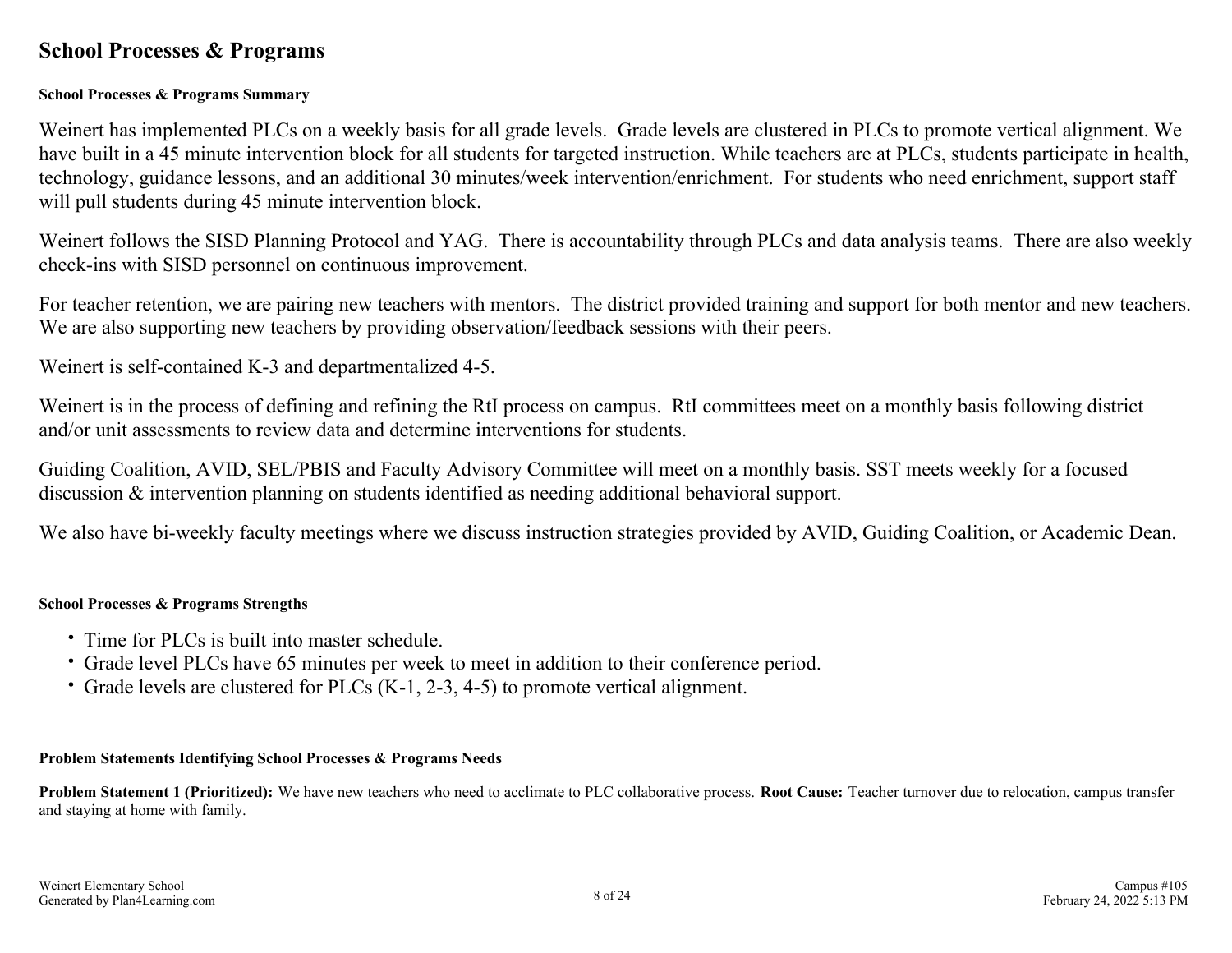# <span id="page-8-0"></span>**Perceptions**

### **Perceptions Summary**

We promote an inviting and positive environment for all students and their parents. We have active members in our Parent Teacher Council. We provide opportunities for parents to be involved in their student's learning such as parent nights (Science Night, Fall Carnival, Science Workshop, Reading Nights, & Reading/Math Strategy Sharing). Parents also have another opportunity to voice their concerns and provide their input at Coffee with the Principal. Monthly Coffee Talks also include topics with information on Title I, math strategies, reading strategies, activities in Specials, after-school options, parenting tips, STAAR information and summer activites. The school and teachers communicate through various social media apps such as Facebook & Twitter. Teachers primary methods of contact with parents include phone, email, and Seesaw. We value student success. Through the implementation of PLCs, teachers are able to work together to plan vertically and horizontally. We also provide opportunities for students to participate in after school activities such as Destination Imagination and UIL. We also offer ACE afterschool which includes small group tutoring/intervention, enrichment, and various clubs.

#### **Perceptions Strengths**

The staff rated their connections at 94% favorable on the EOY Panorama Survey.

Weinert rated higher than the district average for favorable school climate on the EOY Panorama Survey. Weinert 54% favorable, SISD 46% favorable.

Students rated Supportive Relationships at 86% favorable on the EOY Panorama Survey. This measures how supported students feel through their relationships with friends, family, and adults at school.

#### **Problem Statements Identifying Perceptions Needs**

**Problem Statement 1 (Prioritized):** Restrictions on visitors and volunteers allowed on campus **Root Cause:** Covid 19 Pandemic

**Problem Statement 2 (Prioritized):** Parents need current pedagogical strategies to support student learning outside of school. **Root Cause:** Current instructional practices are different from the way parents learned in the past.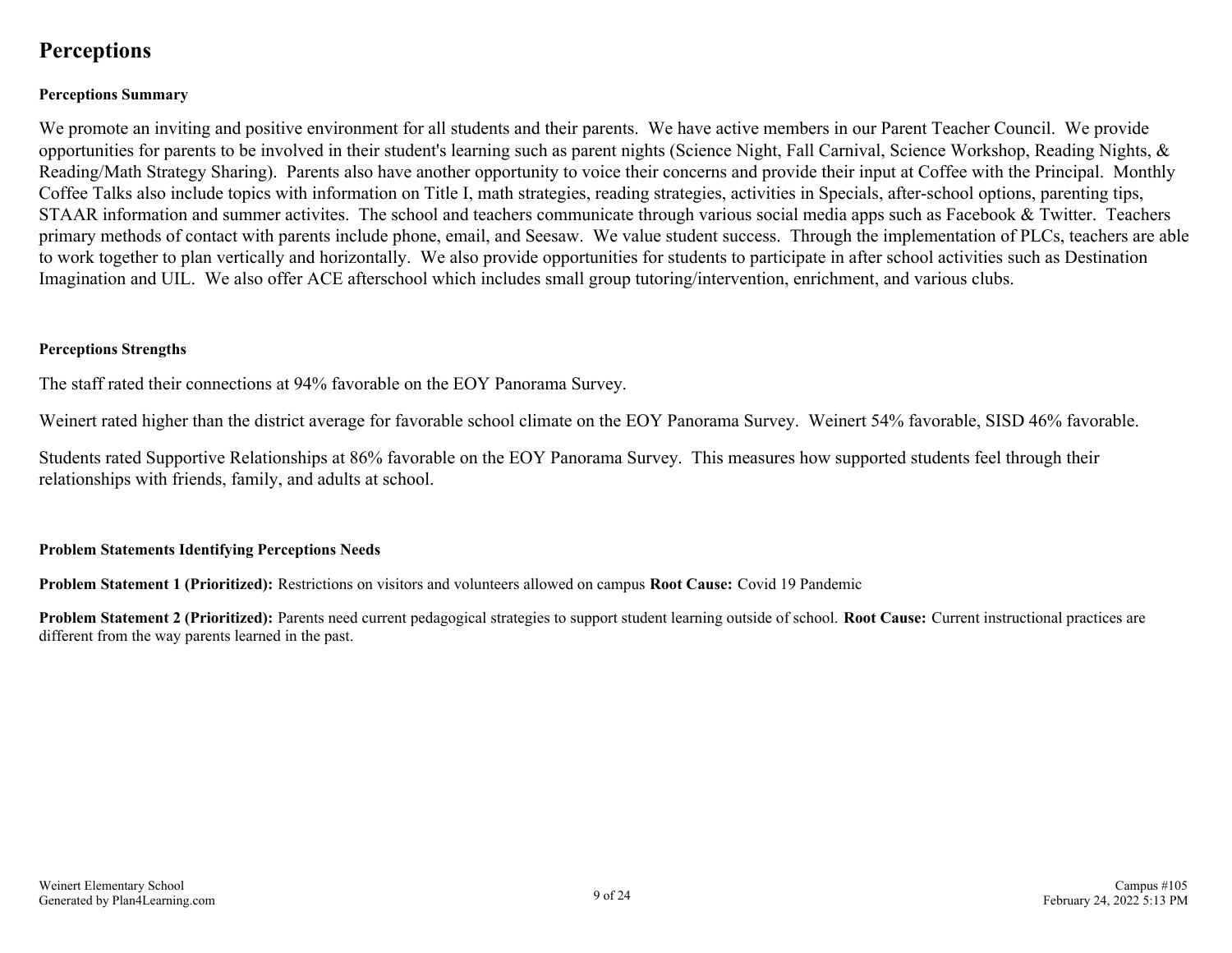# **Priority Problem Statements**

<span id="page-9-0"></span>**Problem Statement 5**: Traditional instruction was affected as a result of some students being remote for some or all of the 2020-21 school year. **Root Cause 5**: Covid-19 Pandemic **Problem Statement 5 Areas**: Demographics - Student Learning

**Problem Statement 4**: We have new teachers who need to acclimate to PLC collaborative process. **Root Cause 4**: Teacher turnover due to relocation, campus transfer and staying at home with family. **Problem Statement 4 Areas**: School Processes & Programs

**Problem Statement 7:** Restrictions on visitors and volunteers allowed on campus **Root Cause 7**: Covid 19 Pandemic **Problem Statement 7 Areas**: Perceptions

**Problem Statement 2**: Only 49% of Students in fourth grade passed the 2021 Writing STAAR. **Root Cause 2**: Lack of a focus on writing across all grade levels. **Problem Statement 2 Areas**: Student Learning

**Problem Statement 8**: Parents need current pedagogical strategies to support student learning outside of school. **Root Cause 8**: Current instructional practices are different from the way parents learned in the past. **Problem Statement 8 Areas**: Perceptions

**Problem Statement 1**: Student performance in math dropped from 80% 2019 STAAR to 69% 2021 STAAR. **Root Cause 1**: Math lacks the support for early intervention and foundational math resources. **Problem Statement 1 Areas**: Student Learning

**Problem Statement 3**: Student performance on 21 Science BOY 30% approaches, 6% meets, 2% masters. **Root Cause 3**: Lack of Science Foundational Skills (K-4) **Problem Statement 3 Areas**: Student Learning

**Problem Statement 6**: More direct, specific instruction needed at Guided Table **Root Cause 6**: Lack of modeling during small group **Problem Statement 6 Areas**: Student Learning

Weinert Elementary School Generated by Plan4Learning.com 10 of 24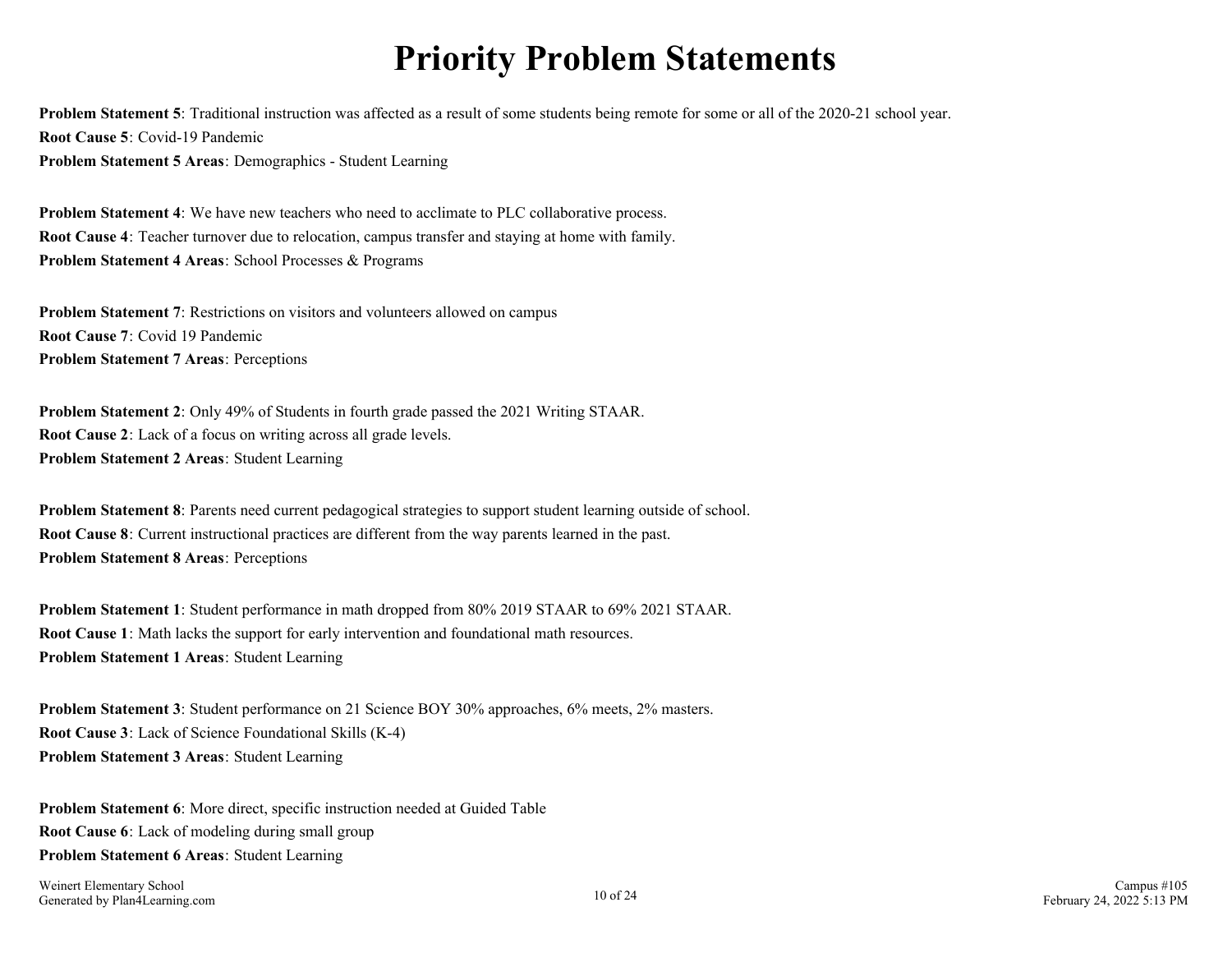# **Comprehensive Needs Assessment Data Documentation**

<span id="page-10-0"></span>The following data were used to verify the comprehensive needs assessment analysis:

#### **Improvement Planning Data**

- District goals
- Campus goals
- State and federal planning requirements
- Covid-19 Factors and/or waivers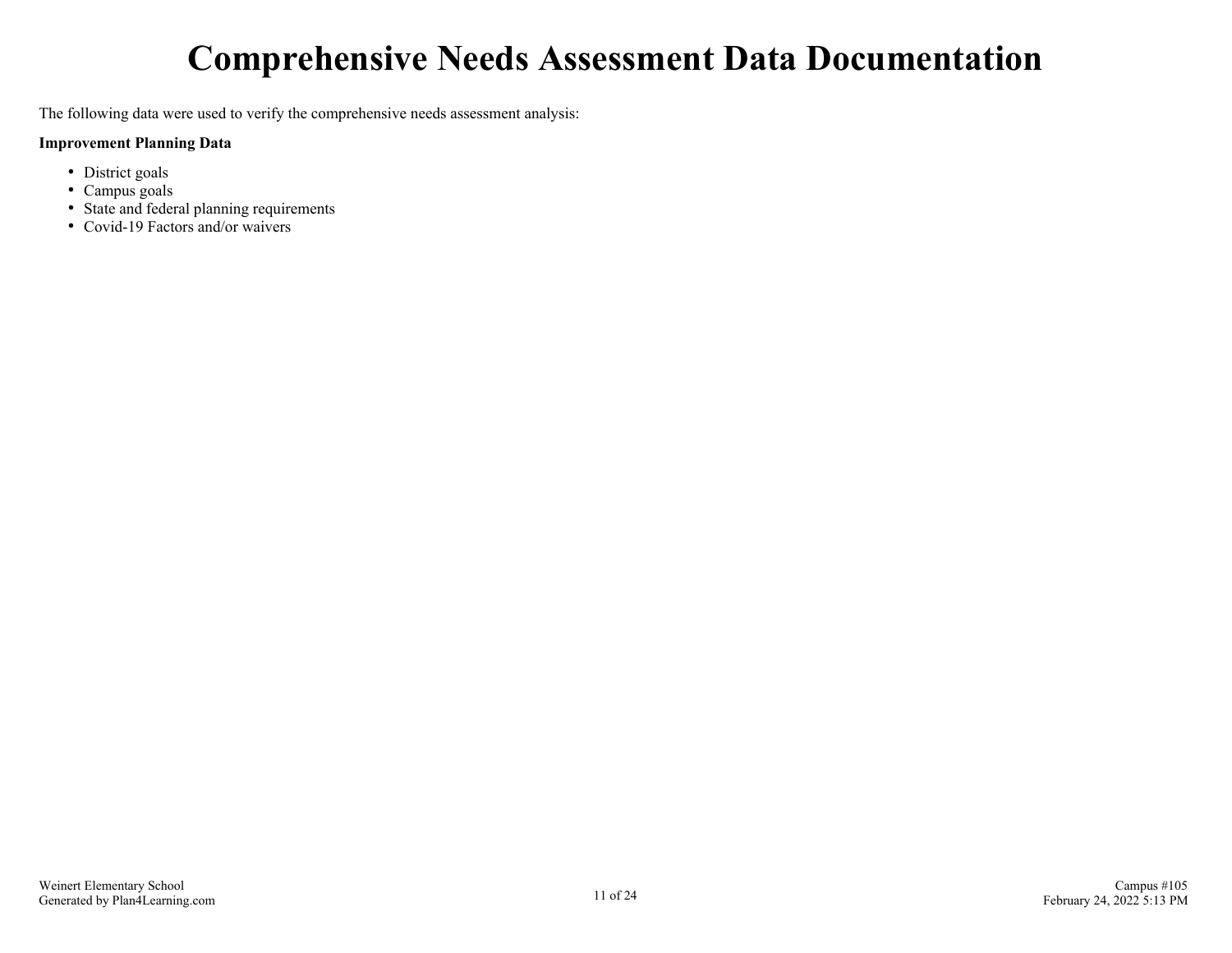# **Goals**

<span id="page-11-0"></span>**Goal 1:** Improve student learning through improved instructional practice (Strategic Priority 1).

**Performance Objective 1:** TEACHING AND LEARNING: By focusing on curriculum alignment, instructional practices, and support for special programs and sub-populations, Weinert will make gains in overall STAAR performance.

**Evaluation Data Sources:** Campus Data, Benchmarks, STAAR scores

| <b>Strategy 1 Details</b>                                                                                                                                                                                                                                                                                                                                   | <b>Reviews</b>   |                |     |                  |
|-------------------------------------------------------------------------------------------------------------------------------------------------------------------------------------------------------------------------------------------------------------------------------------------------------------------------------------------------------------|------------------|----------------|-----|------------------|
| <b>Strategy 1:</b> Continue the PLC process, which is built into the master schedule, following a rotation of looking at content                                                                                                                                                                                                                            | Formative        |                |     | <b>Summative</b> |
| and data.                                                                                                                                                                                                                                                                                                                                                   | Nov              | Jan            | Mar | June             |
| Strategy's Expected Result/Impact: Teachers will grow in their craft, and improve their instruction.<br>By November, PLC will have met multiple times.                                                                                                                                                                                                      | 60%              |                |     |                  |
| Staff Responsible for Monitoring: Admin, Campus Lead teachers.                                                                                                                                                                                                                                                                                              |                  | 75%            |     |                  |
| Schoolwide and Targeted Assisted Title I Elements: 2.4, 2.6 - TEA Priorities: Recruit, support, retain<br>teachers and principals, Build a foundation of reading and math - ESF Levers: Lever 1: Strong School<br>Leadership and Planning, Lever 2: Effective, Well-Supported Teachers, Lever 4: High-Quality Curriculum,<br>Lever 5: Effective Instruction |                  |                |     |                  |
| <b>Strategy 2 Details</b>                                                                                                                                                                                                                                                                                                                                   |                  | <b>Reviews</b> |     |                  |
| <b>Strategy 2:</b> Designated intervention block (45 minutes) to focus on targeted instruction is built in to the master schedule.                                                                                                                                                                                                                          | <b>Formative</b> |                |     | <b>Summative</b> |
| Strategy's Expected Result/Impact: Students will improve and grow on campus, district and state assessments<br>throughout they year.                                                                                                                                                                                                                        | <b>Nov</b>       | Jan            | Mar | June             |
| <b>Staff Responsible for Monitoring: Admin</b><br>Schoolwide and Targeted Assisted Title I Elements: 2.6 - TEA Priorities: Build a foundation of reading and<br>math, Improve low-performing schools - ESF Levers: Lever 5: Effective Instruction                                                                                                           | 70%              | 85%            |     |                  |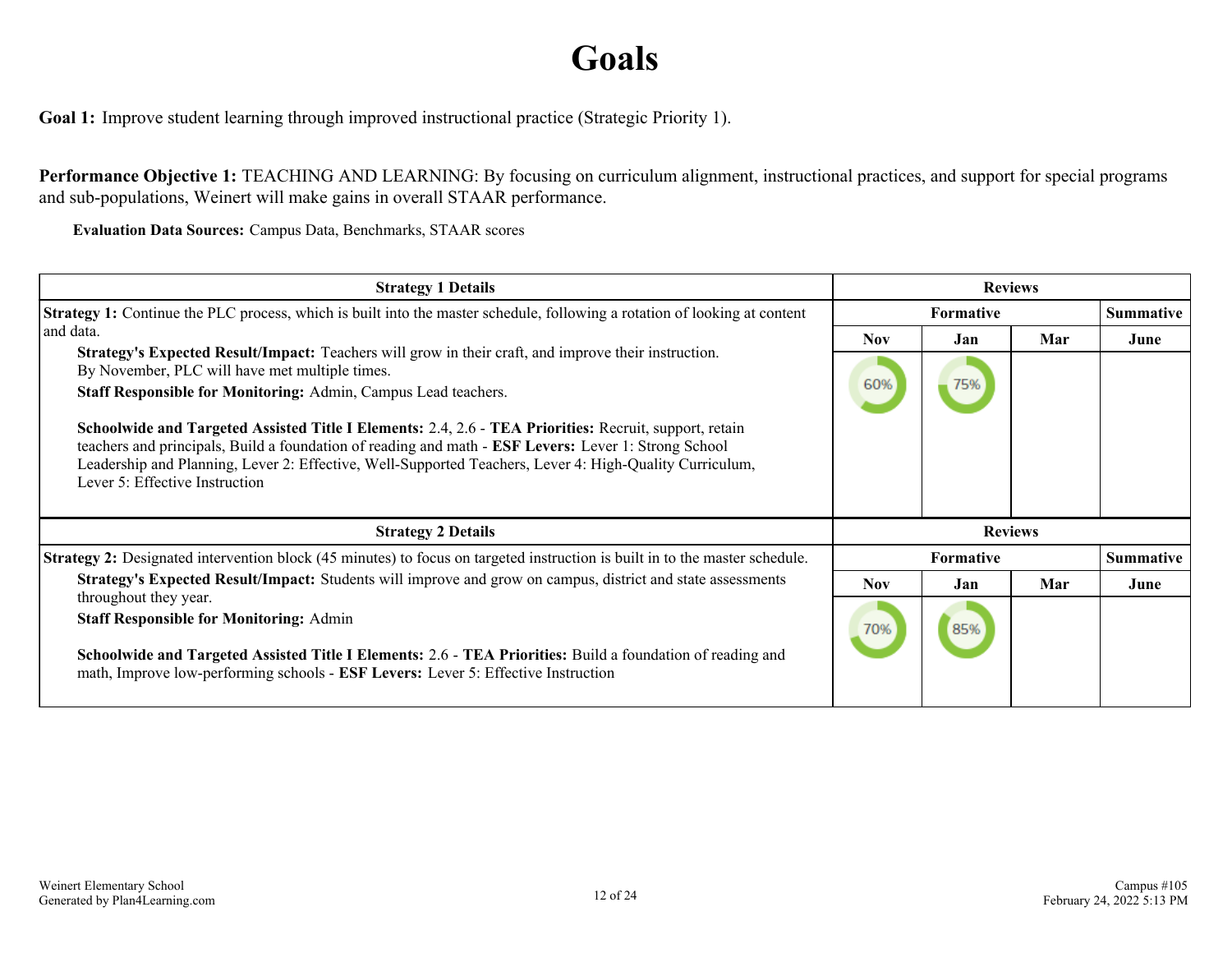| <b>Strategy 3 Details</b>                                                                                                                                                                                                      |                | <b>Reviews</b> |                |                  |  |  |  |
|--------------------------------------------------------------------------------------------------------------------------------------------------------------------------------------------------------------------------------|----------------|----------------|----------------|------------------|--|--|--|
| Strategy 3: AVID Committee will introduce a monthly strategy with entire staff to enhance instruction.                                                                                                                         |                | Formative      |                | <b>Summative</b> |  |  |  |
| Strategy's Expected Result/Impact: Campus will learn a variety of AVID strategies to support instruction.<br>By November, Two strategies will be used campus-wide.                                                             | <b>Nov</b>     | Jan            | Mar            | June             |  |  |  |
| Staff Responsible for Monitoring: AVID Committee, Admin.<br>Schoolwide and Targeted Assisted Title I Elements: 2.5 - TEA Priorities: Connect high school to career and<br>college - ESF Levers: Lever 5: Effective Instruction | 50%            | 70%            |                |                  |  |  |  |
| <b>Strategy 4 Details</b>                                                                                                                                                                                                      | <b>Reviews</b> |                |                |                  |  |  |  |
| Strategy 4: Academic Dean and Title I aide will support instruction in the classroom through intervention, PLCs, coaching,<br>and job embedded PL.                                                                             |                | Formative      |                | <b>Summative</b> |  |  |  |
| <b>Staff Responsible for Monitoring: Admin</b>                                                                                                                                                                                 | <b>Nov</b>     | Jan            | Mar            | June             |  |  |  |
| <b>Funding Sources:</b> FTEs - 211 Title I - 211.XX.00.105.0.24.000.61X9 - \$0, FTEs -<br>211.XX.00.105.1.24.000.6119 - \$0                                                                                                    | 80%            | 90%            |                |                  |  |  |  |
| <b>Strategy 5 Details</b>                                                                                                                                                                                                      | <b>Reviews</b> |                |                |                  |  |  |  |
| <b>Strategy 5:</b> Utilize STEMscopes for 3-5 grade science                                                                                                                                                                    | Formative      |                |                | <b>Summative</b> |  |  |  |
| Strategy's Expected Result/Impact: Alignment across 3-5 science and increase opportunities for hands-on<br>science experiences.                                                                                                | <b>Nov</b>     | Jan            | Mar            | June             |  |  |  |
| Staff Responsible for Monitoring: Admin., 5th Grade Science                                                                                                                                                                    | 60%            | 60%            |                |                  |  |  |  |
| Schoolwide and Targeted Assisted Title I Elements: 2.4 - ESF Levers: Lever 4: High-Quality Curriculum,<br>Lever 5: Effective Instruction                                                                                       |                |                |                |                  |  |  |  |
| Problem Statements: Student Learning 7                                                                                                                                                                                         |                |                |                |                  |  |  |  |
| Funding Sources: STEMscopes basic science equipment grades 3-5 - 211 Title I - 211.11.00.105.2.24.000.6399<br>$-$ \$5,000                                                                                                      |                |                |                |                  |  |  |  |
| <b>Strategy 6 Details</b>                                                                                                                                                                                                      |                |                | <b>Reviews</b> |                  |  |  |  |
| Strategy 6: Teachers will attend the AVID Summer Institute.                                                                                                                                                                    |                | Formative      |                | <b>Summative</b> |  |  |  |
| Strategy's Expected Result/Impact: Teachers will continue to build our AVID strategies campus wide by<br>continuing to provide monthly PD.                                                                                     | <b>Nov</b>     | Jan            | Mar            | June             |  |  |  |
| Staff Responsible for Monitoring: Admin, AVID Team                                                                                                                                                                             | 40%            | 50%            |                |                  |  |  |  |
| Schoolwide and Targeted Assisted Title I Elements: 2.5 - TEA Priorities: Improve low-performing schools -<br><b>ESF Levers:</b> Lever 3: Positive School Culture, Lever 5: Effective Instruction                               |                |                |                |                  |  |  |  |
| Funding Sources: AVID Summer Institute Registration - 211 Title I - 211.13.00.105.2.24.000.6299 - \$5,100                                                                                                                      |                |                |                |                  |  |  |  |
|                                                                                                                                                                                                                                |                |                |                |                  |  |  |  |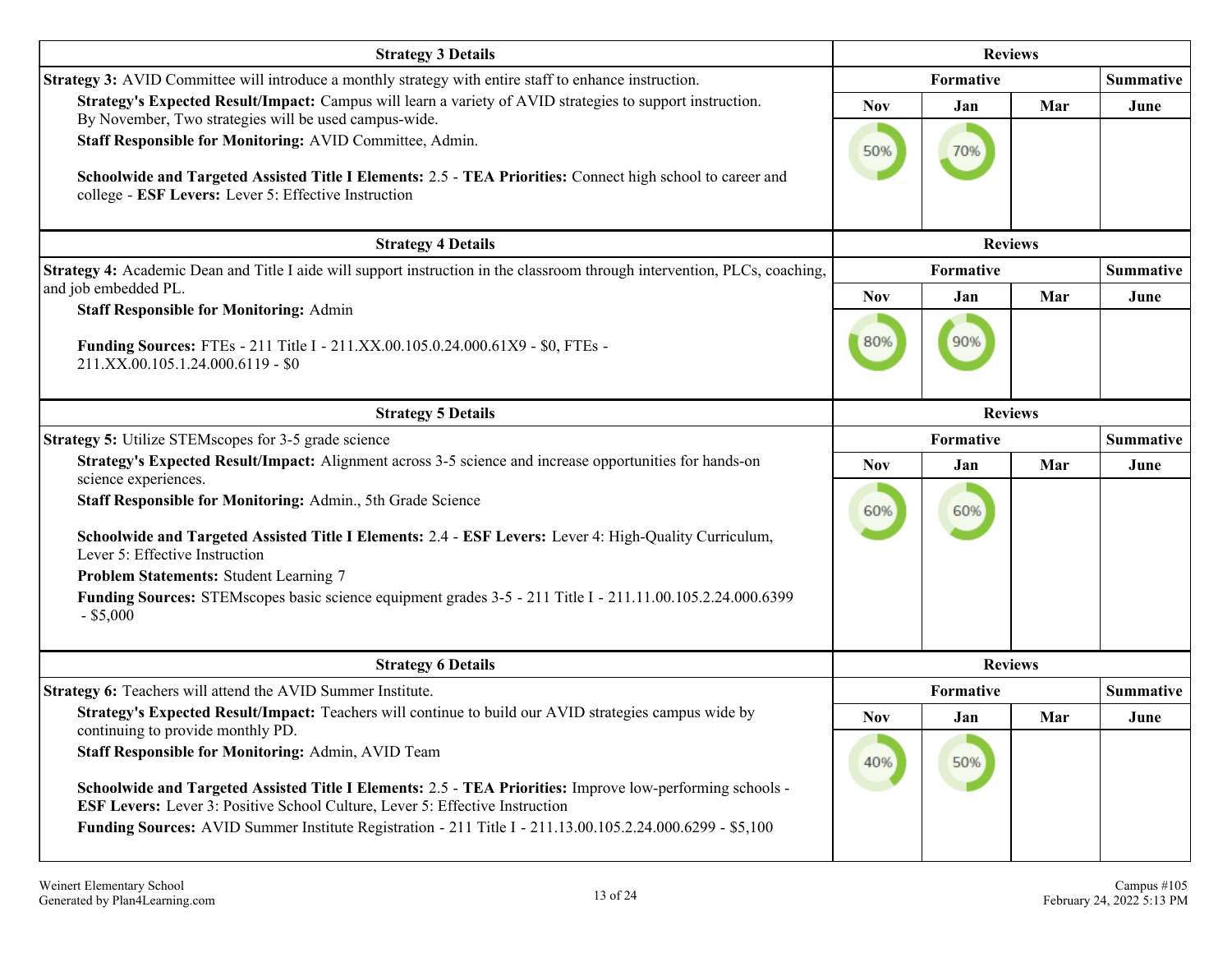| <b>Strategy 7 Details</b>                                                                                                                                                                                                                                                                                                                                                             |            | <b>Reviews</b>   |                |                  |
|---------------------------------------------------------------------------------------------------------------------------------------------------------------------------------------------------------------------------------------------------------------------------------------------------------------------------------------------------------------------------------------|------------|------------------|----------------|------------------|
| Strategy 7: Utilize Picture- Perfect Science Assembled Book Collection                                                                                                                                                                                                                                                                                                                |            | Formative        |                |                  |
| Strategy's Expected Result/Impact: Provide support to ELAR through science content<br>Staff Responsible for Monitoring: Science Teachers, Admin.                                                                                                                                                                                                                                      | <b>Nov</b> | Jan              | Mar            | June             |
| Schoolwide and Targeted Assisted Title I Elements: 2.4 - ESF Levers: Lever 4: High-Quality Curriculum,<br>Lever 5: Effective Instruction<br>Problem Statements: Student Learning 7<br>Funding Sources: Assembled Book Collection - 211 Title I - 211.11.00.105.2.24.000.6399 - \$470                                                                                                  | 60%        | 60%              |                |                  |
| <b>Strategy 8 Details</b>                                                                                                                                                                                                                                                                                                                                                             |            |                  | <b>Reviews</b> |                  |
| <b>Strategy 8: Purchase Education Galaxy school license</b>                                                                                                                                                                                                                                                                                                                           |            | <b>Formative</b> |                | <b>Summative</b> |
| Strategy's Expected Result/Impact: Increased Student Achievement                                                                                                                                                                                                                                                                                                                      | <b>Nov</b> | Jan              | Mar            | June             |
| <b>Staff Responsible for Monitoring: Admin.</b><br>Schoolwide and Targeted Assisted Title I Elements: 2.4 - ESF Levers: Lever 4: High-Quality Curriculum<br>Problem Statements: Student Learning 2, 3, 7<br>Funding Sources: Education Galaxy school license - 211 Title I - 211.11.00.105.2.24.000.6399 - \$4,750                                                                    | 60%        | 75%              |                |                  |
| <b>Strategy 9 Details</b>                                                                                                                                                                                                                                                                                                                                                             |            |                  | <b>Reviews</b> |                  |
| Strategy 9: Attend RTI at work Virtual Training                                                                                                                                                                                                                                                                                                                                       |            | Formative        |                | <b>Summative</b> |
| Strategy's Expected Result/Impact: Increase our campuses Knowledge of the RTI Process                                                                                                                                                                                                                                                                                                 | <b>Nov</b> | Jan              | Mar            | June             |
| <b>Staff Responsible for Monitoring: Admin.</b><br>Schoolwide and Targeted Assisted Title I Elements: 2.6 - TEA Priorities: Improve low-performing schools -<br><b>ESF Levers:</b> Lever 5: Effective Instruction<br>Funding Sources: Registration - 211 Title I - 211.13.00.105.2.24.000.6299 - \$4,134, Registration Admin - 211<br>Title I - 211.23.00.105.2.24.000.6299 - \$1,000 | 30%        | 30%              |                |                  |
| <b>Strategy 10 Details</b>                                                                                                                                                                                                                                                                                                                                                            |            | <b>Reviews</b>   |                |                  |
| Strategy 10: Purchase lead4ward lessons for grades 3-5                                                                                                                                                                                                                                                                                                                                |            | Formative        |                | <b>Summative</b> |
| Strategy's Expected Result/Impact: Increase performance in math for grades 3-5<br><b>Staff Responsible for Monitoring: admin</b>                                                                                                                                                                                                                                                      | <b>Nov</b> | Jan              | Mar            | June             |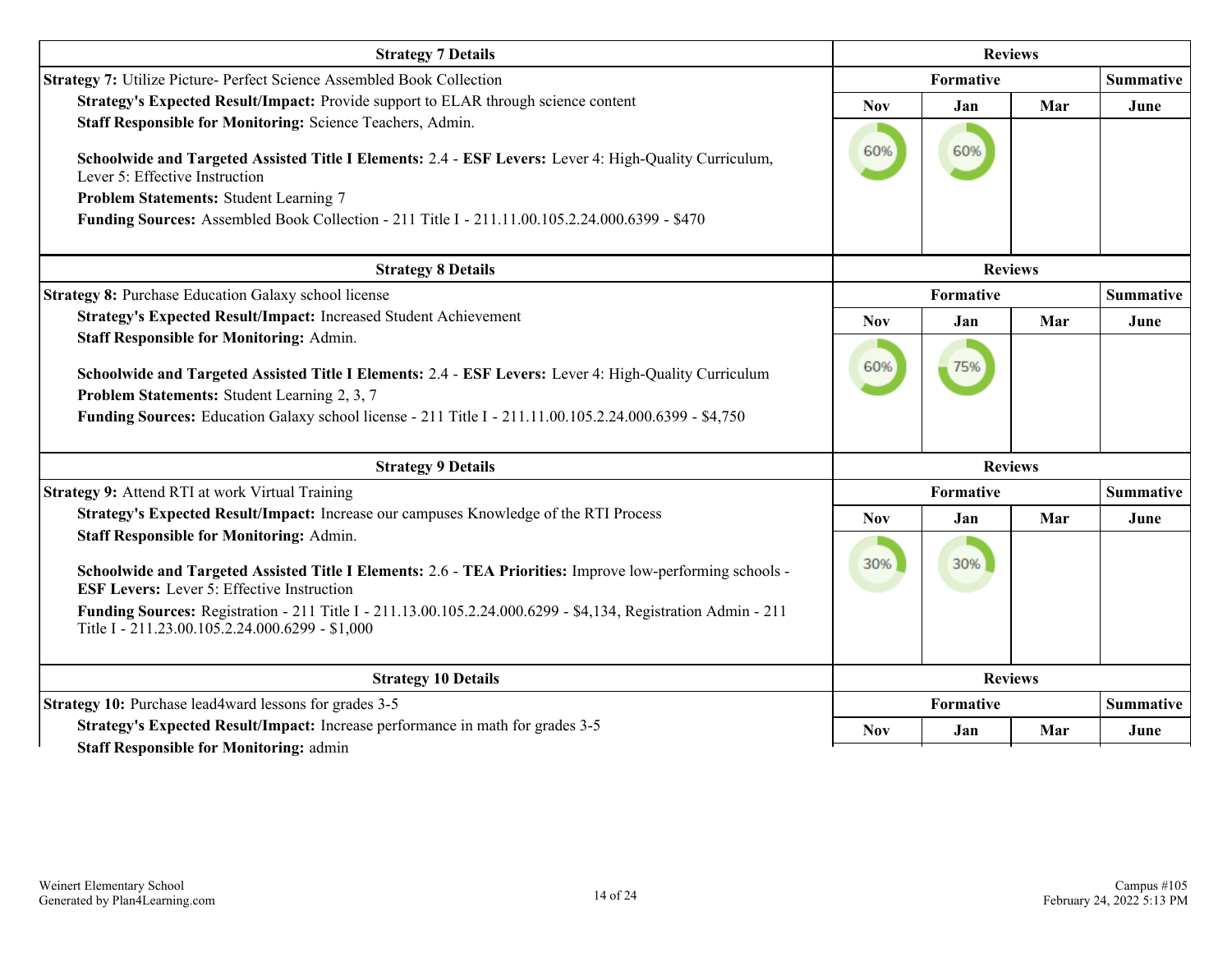| G <sub>3</sub> -5 math teachers                                                                             | 60%         | 60% |  |
|-------------------------------------------------------------------------------------------------------------|-------------|-----|--|
| <b>Schoolwide and Targeted Assisted Title I Elements: 2.4</b>                                               |             |     |  |
| Problem Statements: Student Learning 3                                                                      |             |     |  |
| Funding Sources: Campus license for G3-5 math lessons - 211 Title I - 211.11.00.105.2.24.000.6399 - \$2,700 |             |     |  |
|                                                                                                             |             |     |  |
|                                                                                                             |             |     |  |
|                                                                                                             |             |     |  |
|                                                                                                             |             |     |  |
| Continue/Modify<br>Accomplished<br>100%<br>0%<br>No Progress                                                | Discontinue |     |  |

#### **Performance Objective 1 Problem Statements:**

**Student Learning Problem Statement 2**: Only 49% of Students in fourth grade passed the 2021 Writing STAAR. **Root Cause**: Lack of a focus on writing across all grade levels. **Problem Statement 3**: Student performance in math dropped from 80% 2019 STAAR to 69% 2021 STAAR. **Root Cause**: Math lacks the support for early intervention and foundational math resources.

**Problem Statement 7**: Student performance on 21 Science BOY 30% approaches, 6% meets, 2% masters. **Root Cause**: Lack of Science Foundational Skills (K-4)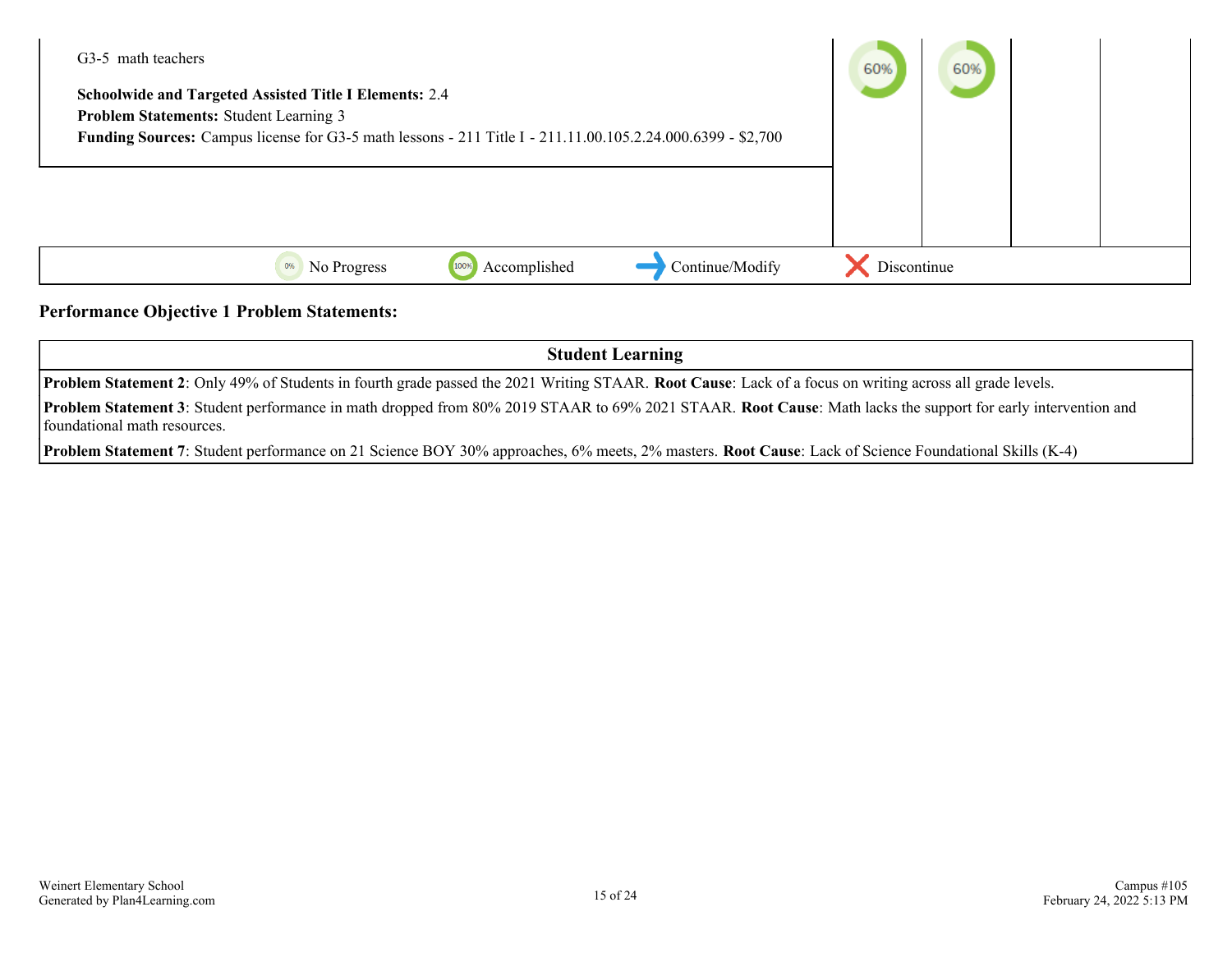**Performance Objective 2:** CLOSING THE GAPS: Weinert will increase the targets met in academic growth within the Closing the Gap domain from 8% to 50%.

**Evaluation Data Sources:** Campus Data, Benchmarks, STAAR Scores

| <b>Strategy 1 Details</b>                                                                                                    | <b>Reviews</b> |     |     |                  |
|------------------------------------------------------------------------------------------------------------------------------|----------------|-----|-----|------------------|
| <b>Strategy 1:</b> Purchase Math manipulatives for 4-5 grades                                                                | Formative      |     |     | <b>Summative</b> |
| Strategy's Expected Result/Impact: Students will be able to use manipulatives to have tactile and visual<br>exposure to Math | <b>Nov</b>     | Jan | Mar | June             |
| Staff Responsible for Monitoring: CIS, Teacher, Admin.                                                                       | 60%            | 80% |     |                  |
| TEA Priorities: Build a foundation of reading and math - ESF Levers: Lever 5: Effective Instruction                          |                |     |     |                  |
| Problem Statements: Student Learning 3                                                                                       |                |     |     |                  |
| Funding Sources: Manipulatives - 211 Title I - 211.11.00.105.2.24.000.6399 - \$1,495                                         |                |     |     |                  |
|                                                                                                                              |                |     |     |                  |
| Continue/Modify<br>Accomplished<br>No Progress<br>100%                                                                       | Discontinue    |     |     |                  |

**Performance Objective 2 Problem Statements:**

**Student Learning**

**Problem Statement 3**: Student performance in math dropped from 80% 2019 STAAR to 69% 2021 STAAR. **Root Cause**: Math lacks the support for early intervention and foundational math resources.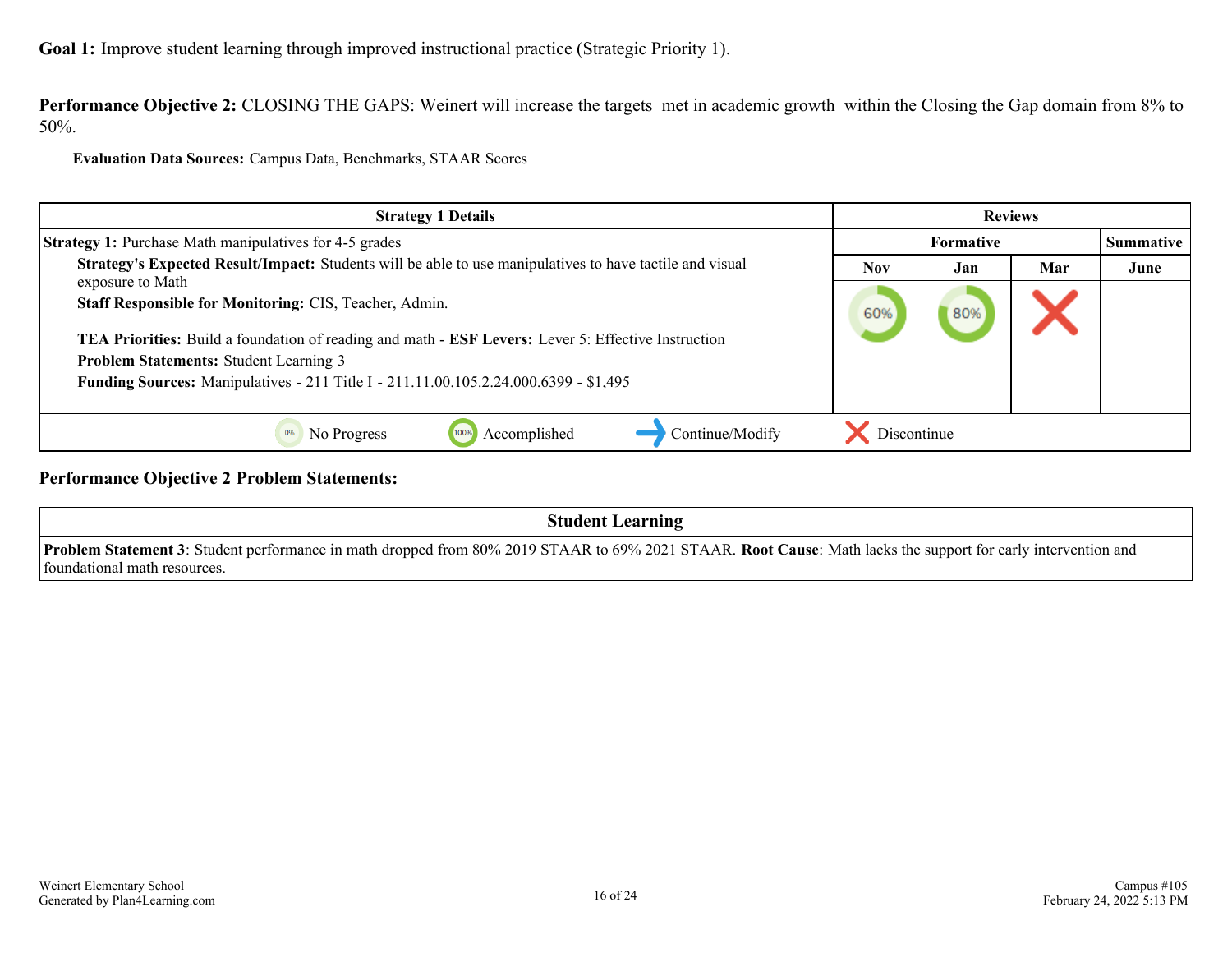**Performance Objective 3:** WHOLE CHILD SOCIAL EMOTIONAL LEARNING: Seguin ISD will increase opportunities and allocate resources that support and reinforce health and wellness as a foundation for learning. By the end of the year, Weinert Elementary will reflect a 10% increase in score from the Panorama BOY to EOY student surveys.

**Evaluation Data Sources:** Student attendance, discipline referrals, climate surveys, employee attendance

| <b>Strategy 1 Details</b>                                                                                                                                                                                        |                  | <b>Reviews</b>   |                |                  |
|------------------------------------------------------------------------------------------------------------------------------------------------------------------------------------------------------------------|------------------|------------------|----------------|------------------|
| Strategy 1: Wave pool/Splash pad field trips will be an end of the the year attendance incentive for students who have less                                                                                      | <b>Formative</b> |                  |                | <b>Summative</b> |
| then 5 absences.                                                                                                                                                                                                 | <b>Nov</b>       | Jan              | Mar            | June             |
| Strategy's Expected Result/Impact: Increase overall yearly attendance rate.                                                                                                                                      |                  |                  |                |                  |
| Staff Responsible for Monitoring: Admin., Attendance Clerk                                                                                                                                                       | 20%              | 20%              |                |                  |
| Schoolwide and Targeted Assisted Title I Elements: 2.5 - TEA Priorities: Improve low-performing schools -<br><b>ESF Levers:</b> Lever 3: Positive School Culture                                                 |                  |                  |                |                  |
| <b>Strategy 2 Details</b>                                                                                                                                                                                        | <b>Reviews</b>   |                  |                |                  |
| Strategy 2: The grade level with the highest attendance rate will be given a treat at the end of the week.                                                                                                       | <b>Formative</b> |                  |                | <b>Summative</b> |
| Strategy's Expected Result/Impact: Improved attendance rate.                                                                                                                                                     | <b>Nov</b>       | Jan              | Mar            | June             |
| Staff Responsible for Monitoring: Admin. Attendance Clerk<br>TEA Priorities: Improve low-performing schools - ESF Levers: Lever 3: Positive School Culture                                                       | 50%              | 65%              |                |                  |
| <b>Strategy 3 Details</b>                                                                                                                                                                                        |                  |                  | <b>Reviews</b> |                  |
| Strategy 3: 2nd Grade attend RAD kids.                                                                                                                                                                           |                  | <b>Formative</b> |                | <b>Summative</b> |
| Strategy's Expected Result/Impact: To decrease bullying and victimization. Empower student to reduce<br>aggression defensively.                                                                                  | <b>Nov</b>       | Jan              | Mar            | June             |
| Staff Responsible for Monitoring: Counselor, PE staff, Children Advocacy Center Rep. & Sheriff's Office<br>Schoolwide and Targeted Assisted Title I Elements: 2.5 - ESF Levers: Lever 3: Positive School Culture | 10%              | 20%              |                |                  |
| 100%<br>Accomplished<br>Continue/Modify<br>0%<br>No Progress                                                                                                                                                     | Discontinue      |                  |                |                  |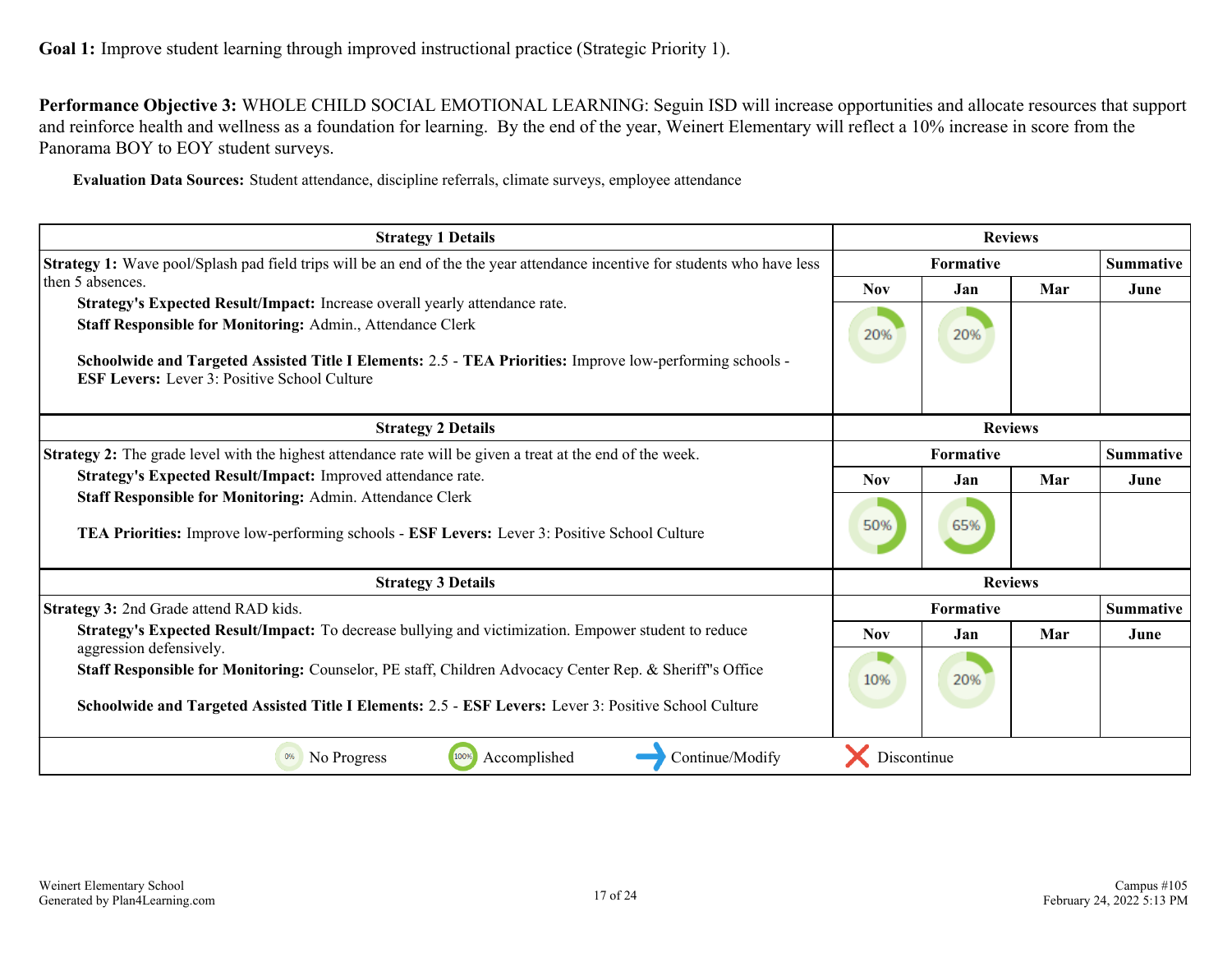<span id="page-17-0"></span>**Goal 2:** Engage parents, industry, and community partners to enrich the experience of students and staff and to establish Seguin ISD as an integral part of the community (Strategic Priority 2).

**Performance Objective 1:** Performance Objective :PARENTAL AND FAMILY ENGAGEMENT: Increase the number of opportunities for teachers and staff to engage in meaningful dialogue with parents and families by 15%.

**Evaluation Data Sources:** Attendance in person or virtual

| <b>Strategy 1 Details</b>                                                                                                                                                                                                                                                                                            |                  | <b>Reviews</b> |                |                  |  |
|----------------------------------------------------------------------------------------------------------------------------------------------------------------------------------------------------------------------------------------------------------------------------------------------------------------------|------------------|----------------|----------------|------------------|--|
| <b>Strategy 1:</b> Weinert Coffee Talks will be held on a monthly basis.                                                                                                                                                                                                                                             |                  | Formative      |                |                  |  |
| Strategy's Expected Result/Impact: Open communication between parents and campus.                                                                                                                                                                                                                                    | <b>Nov</b>       | Jan            | Mar            | June             |  |
| <b>Staff Responsible for Monitoring: Admin.</b><br>Schoolwide and Targeted Assisted Title I Elements: 3.1 - ESF Levers: Lever 3: Positive School Culture<br><b>Problem Statements: Perceptions 2</b><br>Funding Sources: Light refreshments - 211 Title I Parental Involvement - 211.61.00.105.2.24.000.6499 - \$350 | 60%              | 60%            |                |                  |  |
| <b>Strategy 2 Details</b>                                                                                                                                                                                                                                                                                            |                  |                |                |                  |  |
| Strategy 2: Parents and Weinert Staff will attend a Family engagement conference in December.                                                                                                                                                                                                                        | <b>Formative</b> |                |                | <b>Summative</b> |  |
| Strategy's Expected Result/Impact: Collaboration between parents and staff will be strengthened.                                                                                                                                                                                                                     | <b>Nov</b>       | Jan            | Mar            | June             |  |
| <b>Staff Responsible for Monitoring: Admin,</b><br>Schoolwide and Targeted Assisted Title I Elements: 3.2 - ESF Levers: Lever 3: Positive School Culture<br><b>Problem Statements: Perceptions 2</b><br>Funding Sources: registration fees - 211 Title I Parental Involvement - 211.61.00.105.2.24.000.6299 - \$500  | 10%              | 100%           | 0%             |                  |  |
| <b>Strategy 3 Details</b>                                                                                                                                                                                                                                                                                            |                  |                | <b>Reviews</b> |                  |  |
| Strategy 3: Campus will host a Parent help night to support academics.                                                                                                                                                                                                                                               |                  | Formative      |                | <b>Summative</b> |  |
| Strategy's Expected Result/Impact: Parents will be provided tips to parents on how to help their children in<br>Math, Reading, and Science.                                                                                                                                                                          | <b>Nov</b>       | Jan            | Mar            | June             |  |
| Staff Responsible for Monitoring: Admin., Teachers, and CIS<br>Schoolwide and Targeted Assisted Title I Elements: 3.2 - ESF Levers: Lever 3: Positive School Culture<br>Funding Sources: Supplies for Parent Academic Night - 211 Title I Parental Involvement -<br>211.61.00.105.2.24.000.6118 - \$450              | 50%              | 75%            |                |                  |  |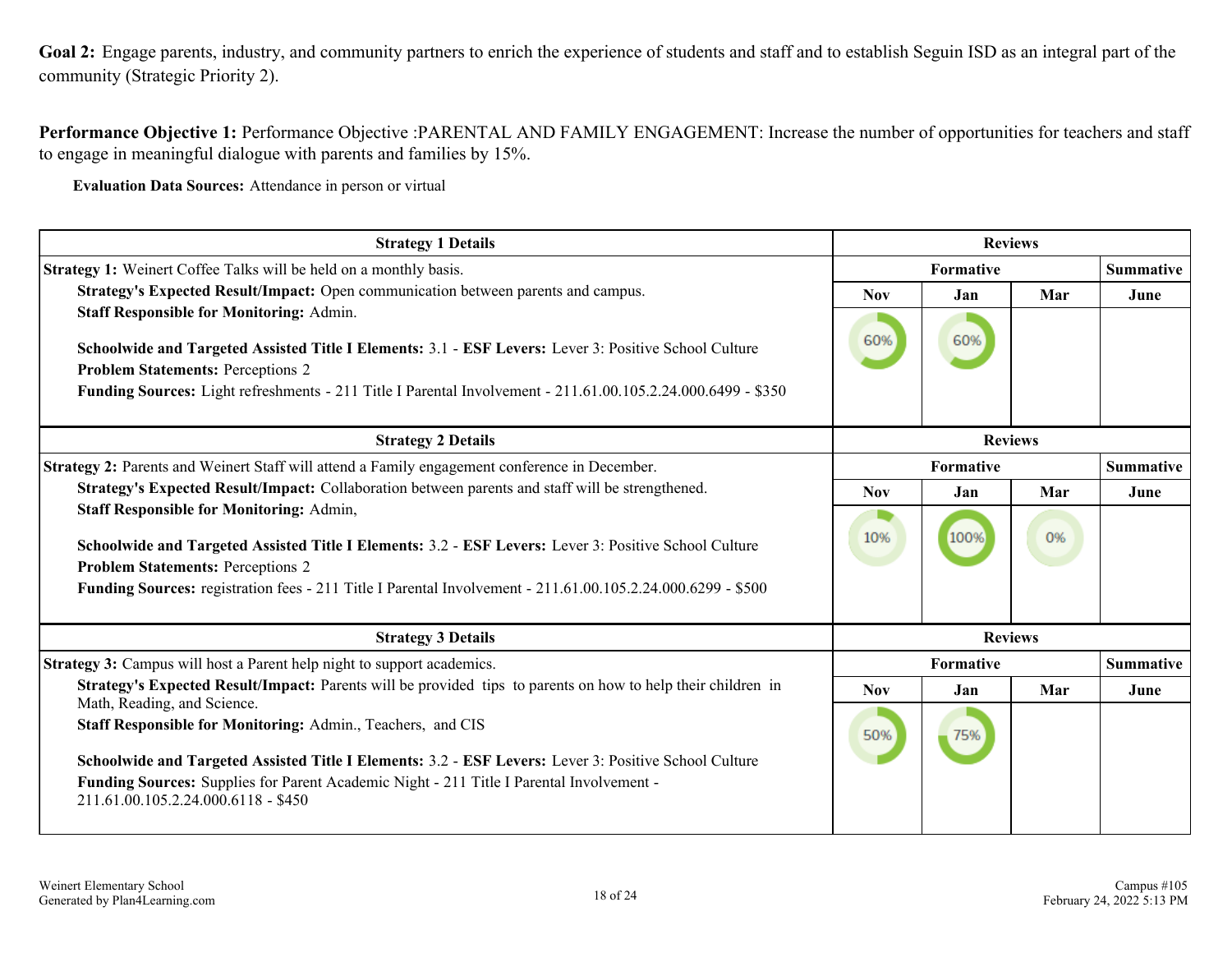| <b>Strategy 4 Details</b>                                                                                                                                                                                             | <b>Reviews</b>   |           |                |                  |
|-----------------------------------------------------------------------------------------------------------------------------------------------------------------------------------------------------------------------|------------------|-----------|----------------|------------------|
| <b>Strategy 4:</b> Translate our CIP plan.                                                                                                                                                                            | <b>Formative</b> |           |                | <b>Summative</b> |
| Strategy's Expected Result/Impact: Parent of on non-English speakers will be able to read the CIP.                                                                                                                    | Nov.             | Jan       | Mar            | June             |
| <b>Staff Responsible for Monitoring: Admin.</b>                                                                                                                                                                       |                  |           |                |                  |
| <b>ESF Levers:</b> Lever 3: Positive School Culture                                                                                                                                                                   | 10%              | 5%        |                |                  |
| <b>Funding Sources:</b>                                                                                                                                                                                               |                  |           |                |                  |
| <b>Strategy 5 Details</b>                                                                                                                                                                                             |                  |           | <b>Reviews</b> |                  |
| <b>Strategy 5:</b> Host fine arts events in fall and spring.                                                                                                                                                          |                  | Formative |                | <b>Summative</b> |
| Strategy's Expected Result/Impact: Increase parental engagement.                                                                                                                                                      | <b>Nov</b>       | Jan       | Mar            | June             |
| <b>Staff Responsible for Monitoring: Admin</b>                                                                                                                                                                        |                  |           |                |                  |
| Schoolwide and Targeted Assisted Title I Elements: 3.1 - ESF Levers: Lever 3: Positive School Culture<br>Funding Sources: Light Refreshments - 211 Title I Parental Involvement - 211.61.00.105.2.24.000.6399 - \$400 | 50%              | 60%       |                |                  |
|                                                                                                                                                                                                                       |                  |           |                |                  |
| Accomplished<br>Continue/Modify<br>0%<br>No Progress<br>100%                                                                                                                                                          | Discontinue      |           |                |                  |

**Performance Objective 1 Problem Statements:**

**Perceptions Problem Statement 2**: Parents need current pedagogical strategies to support student learning outside of school. **Root Cause**: Current instructional practices are different from the way parents learned in the past.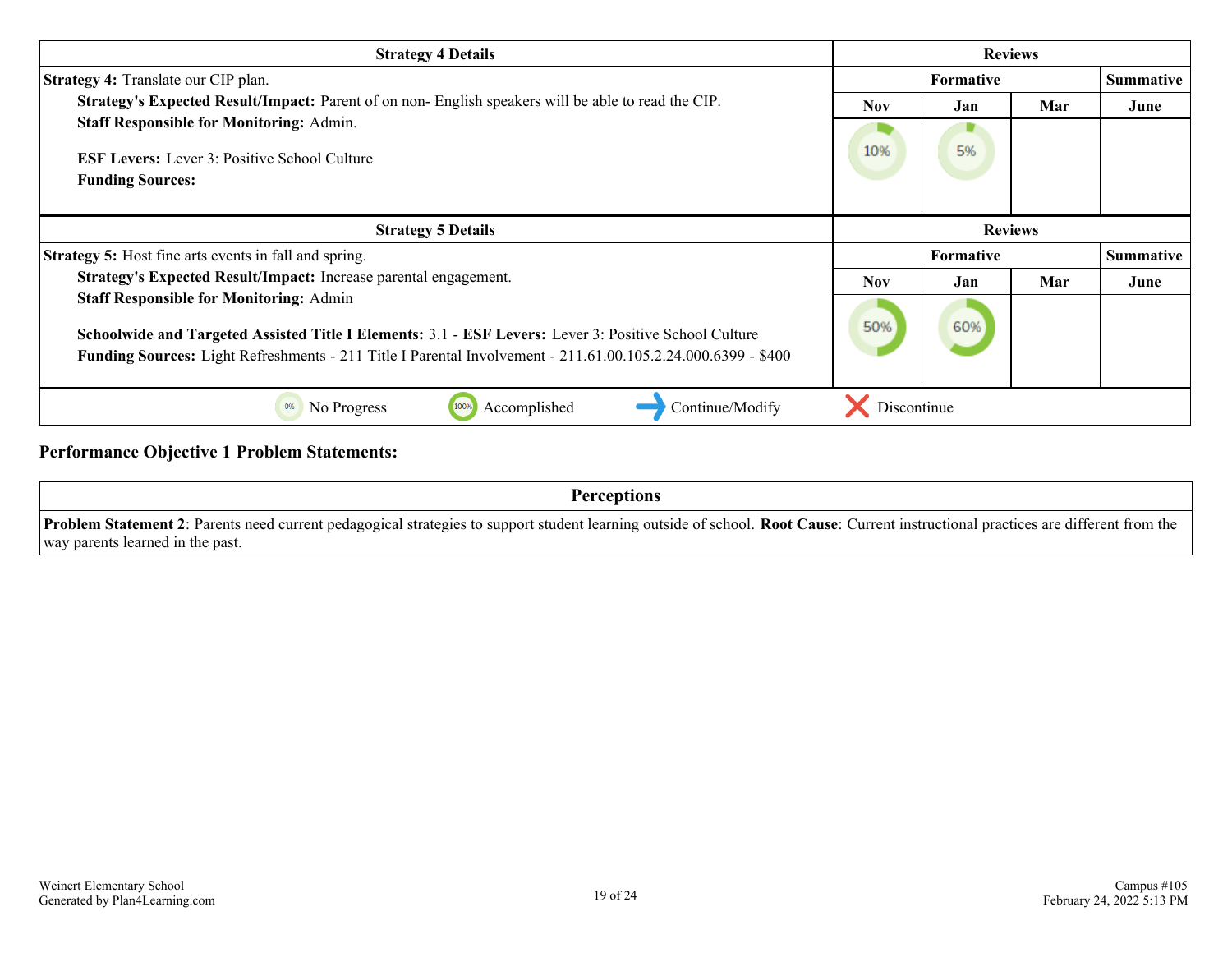Goal 2: Engage parents, industry, and community partners to enrich the experience of students and staff and to establish Seguin ISD as an integral part of the community (Strategic Priority 2).

**Performance Objective 2:** PUBLIC RELATIONS and COMMUNICATIONS: Weinert will increase the number of Facebook followers from 594 to 700 and the number of Twitter followers from 360 to 500.

**Evaluation Data Sources:** Weinert Facebook and Weinert Twitter followers

| <b>Strategy 1 Details</b>                                                                                                                                           | <b>Reviews</b> |     |     |                  |
|---------------------------------------------------------------------------------------------------------------------------------------------------------------------|----------------|-----|-----|------------------|
| <b>Strategy 1:</b> Promote our Facebook and Twitter page throughout the school.                                                                                     | Formative      |     |     | <b>Summative</b> |
| Strategy's Expected Result/Impact: Promote school functions, increase positive social media posts, and<br>celebrated successes community-wide.                      | <b>Nov</b>     | Jan | Mar | June             |
| Staff Responsible for Monitoring: Admin., Pena and Castro.<br>Schoolwide and Targeted Assisted Title I Elements: 2.5 - ESF Levers: Lever 3: Positive School Culture | 50%            | 65% |     |                  |
| Continue/Modify<br>Accomplished<br>No Progress                                                                                                                      | Discontinue    |     |     |                  |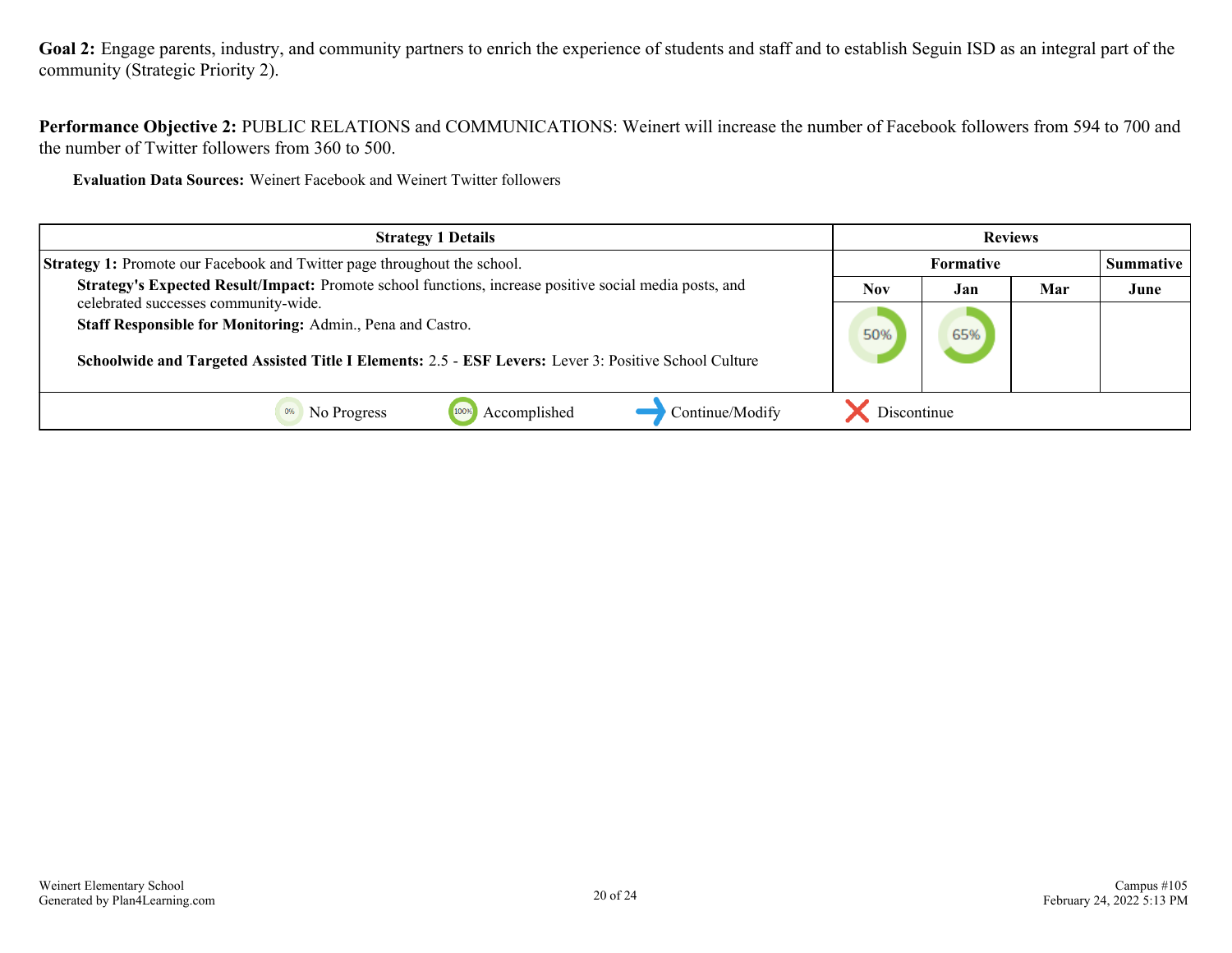Goal 2: Engage parents, industry, and community partners to enrich the experience of students and staff and to establish Seguin ISD as an integral part of the community (Strategic Priority 2).

**Performance Objective 3:** PARTNERSHIPS: Weinert will increase the number of business and community partnerships through active participation in community-based opportunities and events.

**Evaluation Data Sources:** Participation in campus events and career day

| <b>Strategy 1 Details</b>                                                                             | <b>Reviews</b>   |     |     |                  |
|-------------------------------------------------------------------------------------------------------|------------------|-----|-----|------------------|
| <b>Strategy 1:</b> Weinert will seek out businesses to partner with for campus events and career day. | <b>Formative</b> |     |     | <b>Summative</b> |
| Strategy's Expected Result/Impact: Improved involvement with community and student awareness of post- | <b>Nov</b>       | Jan | Mar | June             |
| secondary opportunities.<br><b>Staff Responsible for Monitoring: Admin and counselor</b>              | 20%              | 40% |     |                  |
| <b>Schoolwide and Targeted Assisted Title I Elements: 2.5</b>                                         |                  |     |     |                  |
| Continue/Modify<br>Accomplished<br>No Progress                                                        | Discontinue      |     |     |                  |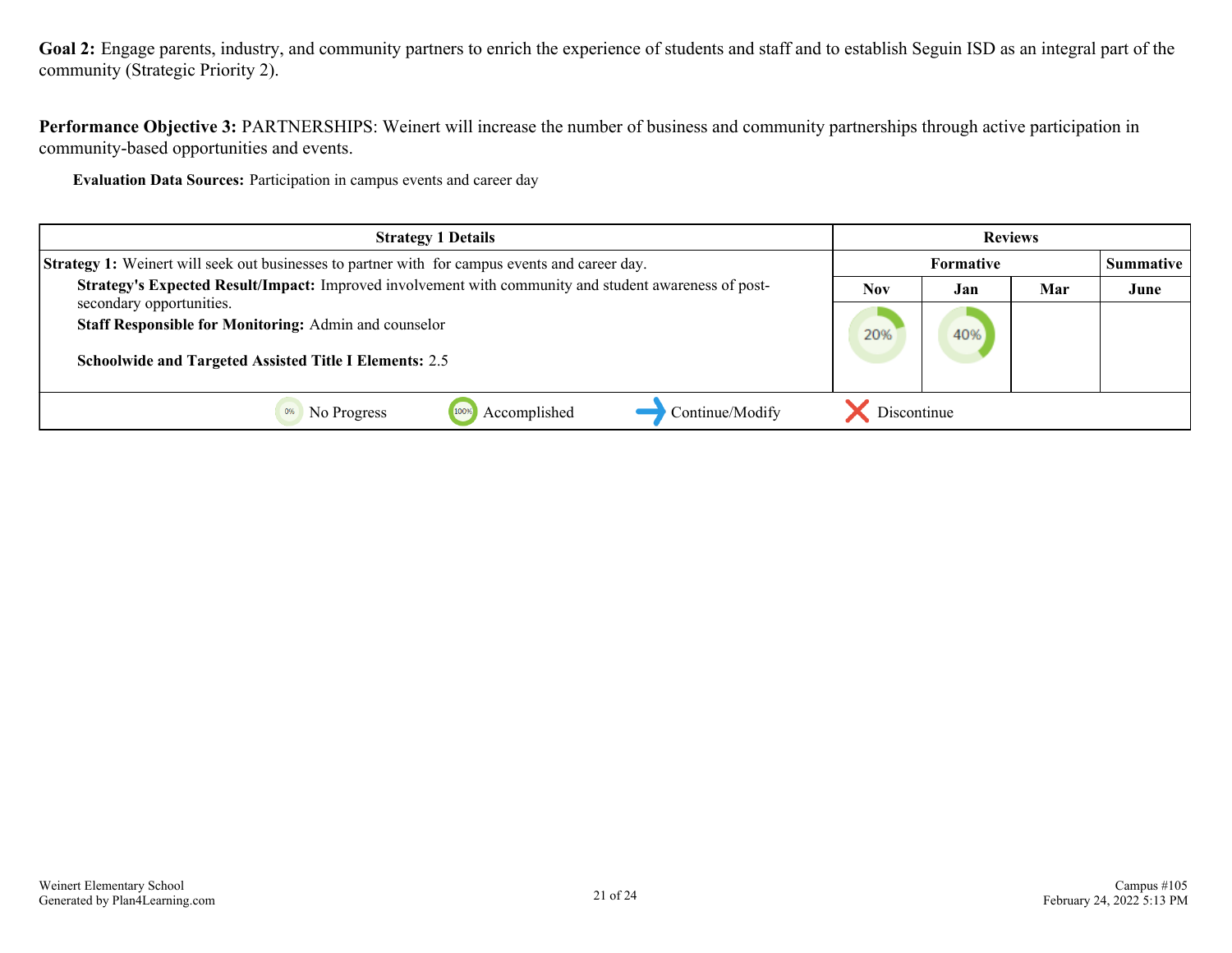<span id="page-21-0"></span>**Performance Objective 1:** RECRUIT, RETAIN, AND ENGAGE EFFECTIVE TEACHERS AND ADMINISTRATORS: Weinert will achieve a teacher turnover rate of less than 10%.

| <b>Strategy 1 Details</b>                                                                                                                                                     | <b>Reviews</b>   |                  |                |                  |
|-------------------------------------------------------------------------------------------------------------------------------------------------------------------------------|------------------|------------------|----------------|------------------|
| <b>Strategy 1:</b> Create a Faculty Advisory Committee to ask questions, bring suggestions and a express concerns to the                                                      | <b>Formative</b> |                  |                | <b>Summative</b> |
| Admin.                                                                                                                                                                        | <b>Nov</b>       | Jan              | Mar            | June             |
| Strategy's Expected Result/Impact: Increase an open line of communication.                                                                                                    |                  |                  |                |                  |
| Staff Responsible for Monitoring: Admin., Members of the Faculty Advisory Committee.                                                                                          | 60%              | 60%              |                |                  |
| TEA Priorities: Recruit, support, retain teachers and principals - ESF Levers: Lever 3: Positive School Culture                                                               |                  |                  |                |                  |
| <b>Strategy 2 Details</b>                                                                                                                                                     | <b>Reviews</b>   |                  |                |                  |
| <b>Strategy 2:</b> A Guiding Coalition member was chosen from each grade level team.                                                                                          | <b>Formative</b> |                  |                | <b>Summative</b> |
| Strategy's Expected Result/Impact: The Guiding Coalition increase teacher leadership capacity.                                                                                | <b>Nov</b>       | Jan              | Mar            | June             |
| <b>Staff Responsible for Monitoring: Admin, CIS, Guiding Coalition</b>                                                                                                        |                  |                  |                |                  |
| TEA Priorities: Recruit, support, retain teachers and principals - ESF Levers: Lever 1: Strong School<br>Leadership and Planning, Lever 2: Effective, Well-Supported Teachers | 60%              | 75%              |                |                  |
| <b>Strategy 3 Details</b>                                                                                                                                                     |                  |                  | <b>Reviews</b> |                  |
| <b>Strategy 3:</b> Attend District's Job Fair                                                                                                                                 |                  | <b>Formative</b> |                | <b>Summative</b> |
| Strategy's Expected Result/Impact: Hire highly qualified individuals                                                                                                          | <b>Nov</b>       | Jan              | Mar            | June             |
| <b>Staff Responsible for Monitoring: Admin,</b>                                                                                                                               |                  |                  |                |                  |
| TEA Priorities: Recruit, support, retain teachers and principals - ESF Levers: Lever 3: Positive School Culture                                                               |                  |                  |                |                  |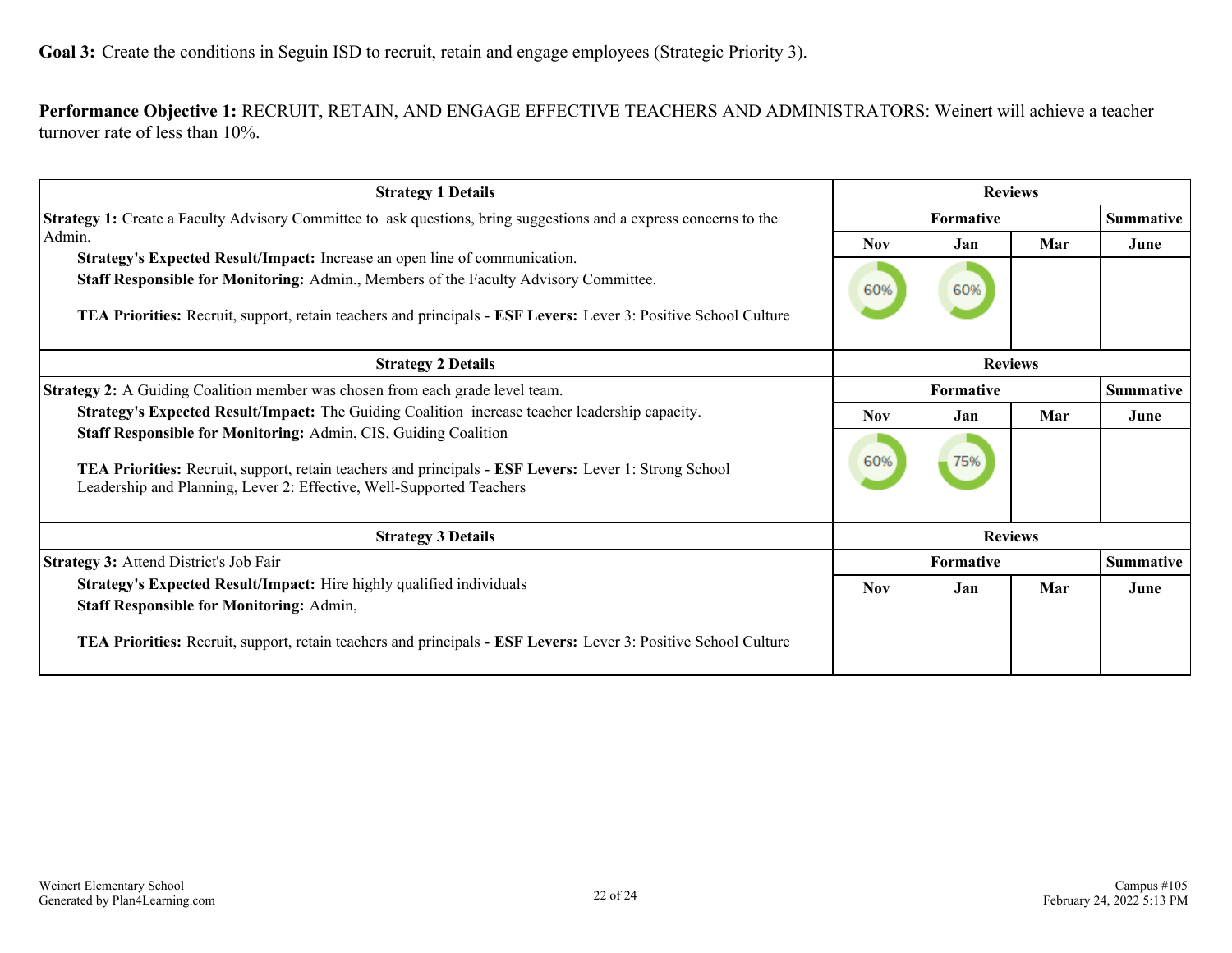| <b>Strategy 4 Details</b>                                                                                                                            | <b>Reviews</b>   |     |                  |      |
|------------------------------------------------------------------------------------------------------------------------------------------------------|------------------|-----|------------------|------|
| <b>Strategy 4:</b> Provide opportunities for Observation and Feedback days for new teachers.                                                         | <b>Formative</b> |     | <b>Summative</b> |      |
| Strategy's Expected Result/Impact: Enhance and grow our first year teachers by providing time for mentors to<br>observe mentees to provide feedback. | <b>Nov</b>       | Jan | Mar              | June |
| Staff Responsible for Monitoring: Admin Team and Mentors.                                                                                            |                  | 70% |                  |      |
| TEA Priorities: Recruit, support, retain teachers and principals - ESF Levers: Lever 2: Effective, Well-<br><b>Supported Teachers</b>                |                  |     |                  |      |
| <b>Problem Statements: School Processes &amp; Programs 1</b>                                                                                         |                  |     |                  |      |
| Funding Sources: Substitutes - 211 Title I - 211.11.00.105.2.24.000.6112 - \$400                                                                     |                  |     |                  |      |
|                                                                                                                                                      |                  |     |                  |      |
| Continue/Modify<br>Accomplished<br>No Progress                                                                                                       | Discontinue      |     |                  |      |

**Performance Objective 1 Problem Statements:**

| <b>School Processes &amp; Programs</b>                                                                                                                                                       |
|----------------------------------------------------------------------------------------------------------------------------------------------------------------------------------------------|
| <b>Problem Statement 1</b> : We have new teachers who need to acclimate to PLC collaborative process. <b>Root Cause</b> : Teacher turnover due to relocation, campus transfer and staying at |
| home with family.                                                                                                                                                                            |